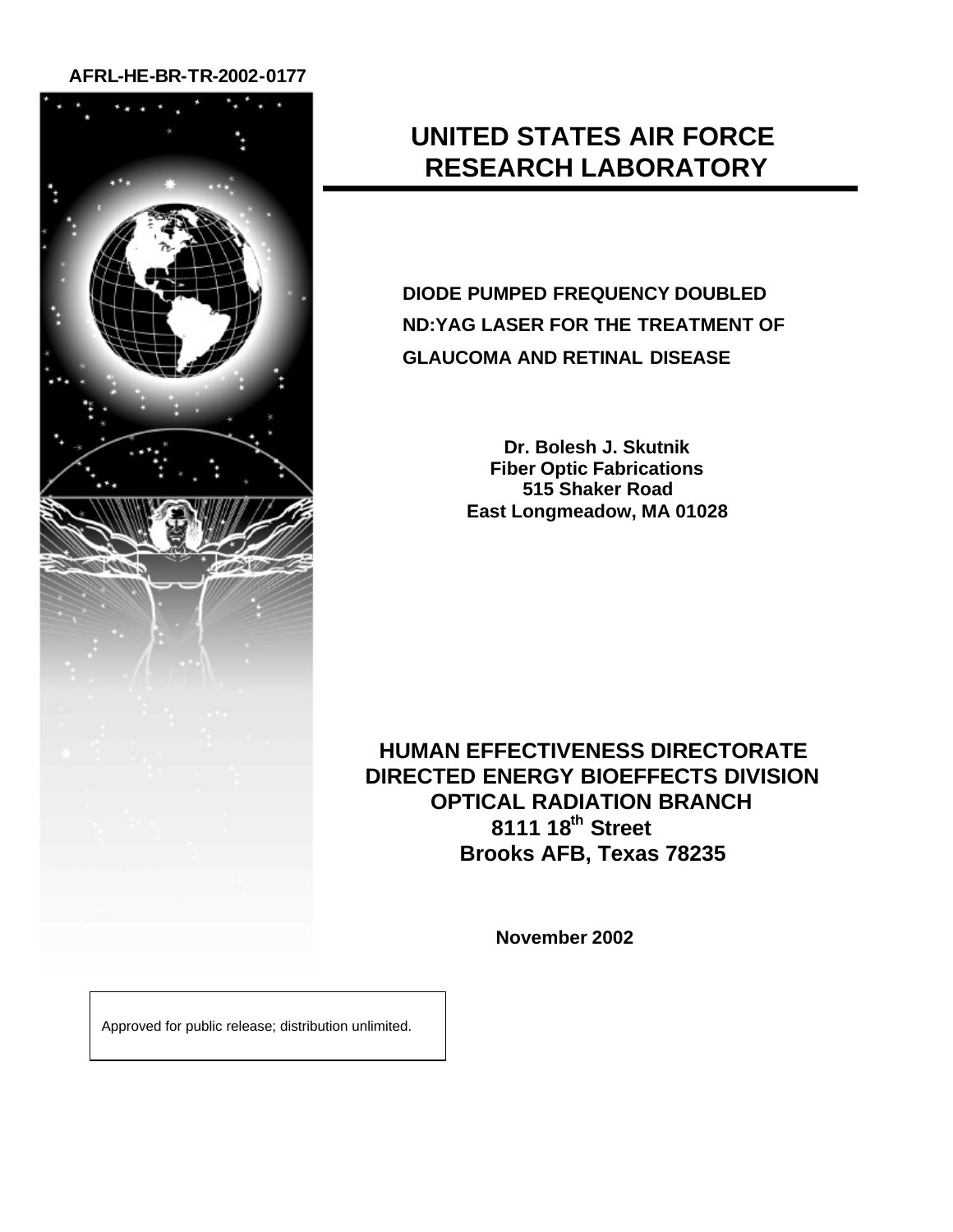### **NOTICES**

**This report was conducted under the small Business Technology Transfer (STTR) Program as a Phase II effort. It is published in the interest of scientific and information exchange and does not constitute approval or disapproval of its ideas or findings.**

**This report is published as received from the contractor and has not been edited by the Air Force Research Laboratory STINFO Office.**

**Using Government drawings, specifications, or other data included in this document for any purpose other than Government-related procurement does not in any way obligate the US Government. The fact that the Government formulated or supplied the drawings, specifications, or other data, does not license the holder or any other person or corporation, or convey any rights or permission to manufacture, use, or sell any patented invention that may relate to them.**

**The Office of Public Affairs has reviewed this paper, and it is releasable to the National Technical Information Service, where it will be available to the general public, including foreign nationals.**

**This report has been reviewed and is approved for publication.**

**NICHOLAS G. LUTHMAN, Lt Col, USAF, BSC Contract Monitor**

**RICHARD L. MILLER, Ph.D. Chief, Directed Energy Bioeffects Division**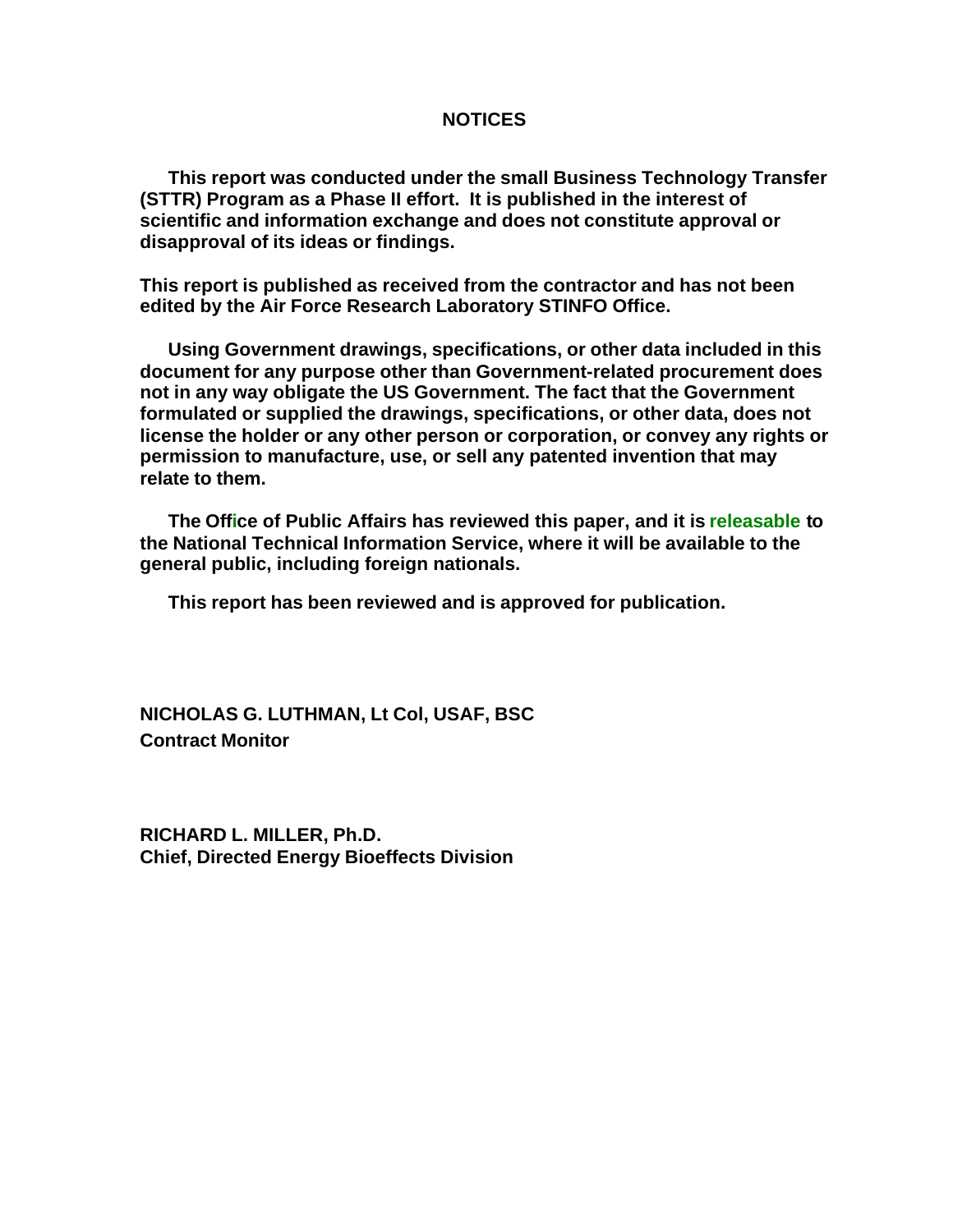| <b>14. ABSTRACT</b><br>The program achievements were as follows:<br><b>15. SUBJECT TERMS</b><br>retinal diseases<br><b>16. SECURITY CLASSIFICATION OF:</b><br>a. REPORT<br>Unclass | <b>b. ABSTRACT</b><br>Unclass | equivalent treatments as the Argon ion laser, at slightly lower power levels<br>patients treated was quite small. Full results are given in the report.<br>Phase I laser was enclosed to develop a commercial-style clinical laser unit.<br>c. THIS PAGE<br>Unclass | <b>17. LIMITATION</b><br>OF ABSTRACT<br>Unclassified                           | <b>18. NUMBER</b><br><b>OF PAGES</b><br>29 | - A diode pumped frequency doubled Nd:YAG laser system with adapters for commercial slit lamps was developed with the desired<br>portability. The laser unit had a footprint of about 10" x 14" and weighed less than 20 kg. The frequency doubled Nd:YAG laser<br>operating at 532 nm had substantially the same efficacy as the large Argon ion laser operating at 514 nm. The Nd:YAG laser achieved<br>Successful clinical trials were performed for the treatment of glaucoma and for one type of retinal disease. However, the number of<br>The lasers used in the clinical trials were similar to the commercial units co-developed by our associates in Europe. The original<br>technology transferred in Phase I, based on work done at the Air Force Research Laboratory's Phillips Research Site in Albuquerque<br>diode pumped; frequency-doubling; solid state lasers; DPSS green; Green laser; glaucoma;<br>19a. NAME OF RESPONSIBLE PERSON<br>Lt Col Nicholas Luthman<br>19b. TELEPHONE NUMBER (include area<br>code)<br>$(210)$ 536-3038 |
|------------------------------------------------------------------------------------------------------------------------------------------------------------------------------------|-------------------------------|---------------------------------------------------------------------------------------------------------------------------------------------------------------------------------------------------------------------------------------------------------------------|--------------------------------------------------------------------------------|--------------------------------------------|---------------------------------------------------------------------------------------------------------------------------------------------------------------------------------------------------------------------------------------------------------------------------------------------------------------------------------------------------------------------------------------------------------------------------------------------------------------------------------------------------------------------------------------------------------------------------------------------------------------------------------------------------------------------------------------------------------------------------------------------------------------------------------------------------------------------------------------------------------------------------------------------------------------------------------------------------------------------------------------------------------------------------------------------------------|
|                                                                                                                                                                                    |                               |                                                                                                                                                                                                                                                                     |                                                                                |                                            | NM (formerly Phillips Laboratory), was not directly used in the clinical units because significant thermal problems were found when the                                                                                                                                                                                                                                                                                                                                                                                                                                                                                                                                                                                                                                                                                                                                                                                                                                                                                                                 |
|                                                                                                                                                                                    |                               |                                                                                                                                                                                                                                                                     |                                                                                |                                            |                                                                                                                                                                                                                                                                                                                                                                                                                                                                                                                                                                                                                                                                                                                                                                                                                                                                                                                                                                                                                                                         |
|                                                                                                                                                                                    |                               |                                                                                                                                                                                                                                                                     |                                                                                |                                            |                                                                                                                                                                                                                                                                                                                                                                                                                                                                                                                                                                                                                                                                                                                                                                                                                                                                                                                                                                                                                                                         |
|                                                                                                                                                                                    |                               |                                                                                                                                                                                                                                                                     |                                                                                |                                            |                                                                                                                                                                                                                                                                                                                                                                                                                                                                                                                                                                                                                                                                                                                                                                                                                                                                                                                                                                                                                                                         |
|                                                                                                                                                                                    |                               |                                                                                                                                                                                                                                                                     |                                                                                |                                            |                                                                                                                                                                                                                                                                                                                                                                                                                                                                                                                                                                                                                                                                                                                                                                                                                                                                                                                                                                                                                                                         |
|                                                                                                                                                                                    |                               |                                                                                                                                                                                                                                                                     |                                                                                |                                            |                                                                                                                                                                                                                                                                                                                                                                                                                                                                                                                                                                                                                                                                                                                                                                                                                                                                                                                                                                                                                                                         |
|                                                                                                                                                                                    |                               |                                                                                                                                                                                                                                                                     |                                                                                |                                            |                                                                                                                                                                                                                                                                                                                                                                                                                                                                                                                                                                                                                                                                                                                                                                                                                                                                                                                                                                                                                                                         |
|                                                                                                                                                                                    |                               |                                                                                                                                                                                                                                                                     |                                                                                |                                            |                                                                                                                                                                                                                                                                                                                                                                                                                                                                                                                                                                                                                                                                                                                                                                                                                                                                                                                                                                                                                                                         |
|                                                                                                                                                                                    |                               |                                                                                                                                                                                                                                                                     |                                                                                |                                            |                                                                                                                                                                                                                                                                                                                                                                                                                                                                                                                                                                                                                                                                                                                                                                                                                                                                                                                                                                                                                                                         |
|                                                                                                                                                                                    |                               |                                                                                                                                                                                                                                                                     |                                                                                |                                            |                                                                                                                                                                                                                                                                                                                                                                                                                                                                                                                                                                                                                                                                                                                                                                                                                                                                                                                                                                                                                                                         |
|                                                                                                                                                                                    |                               |                                                                                                                                                                                                                                                                     |                                                                                |                                            |                                                                                                                                                                                                                                                                                                                                                                                                                                                                                                                                                                                                                                                                                                                                                                                                                                                                                                                                                                                                                                                         |
|                                                                                                                                                                                    |                               |                                                                                                                                                                                                                                                                     |                                                                                |                                            |                                                                                                                                                                                                                                                                                                                                                                                                                                                                                                                                                                                                                                                                                                                                                                                                                                                                                                                                                                                                                                                         |
|                                                                                                                                                                                    |                               |                                                                                                                                                                                                                                                                     |                                                                                |                                            |                                                                                                                                                                                                                                                                                                                                                                                                                                                                                                                                                                                                                                                                                                                                                                                                                                                                                                                                                                                                                                                         |
|                                                                                                                                                                                    |                               |                                                                                                                                                                                                                                                                     |                                                                                |                                            |                                                                                                                                                                                                                                                                                                                                                                                                                                                                                                                                                                                                                                                                                                                                                                                                                                                                                                                                                                                                                                                         |
|                                                                                                                                                                                    |                               |                                                                                                                                                                                                                                                                     |                                                                                |                                            |                                                                                                                                                                                                                                                                                                                                                                                                                                                                                                                                                                                                                                                                                                                                                                                                                                                                                                                                                                                                                                                         |
|                                                                                                                                                                                    |                               |                                                                                                                                                                                                                                                                     |                                                                                |                                            |                                                                                                                                                                                                                                                                                                                                                                                                                                                                                                                                                                                                                                                                                                                                                                                                                                                                                                                                                                                                                                                         |
| <b>13. SUPPLEMENTARY NOTES</b>                                                                                                                                                     |                               |                                                                                                                                                                                                                                                                     |                                                                                |                                            |                                                                                                                                                                                                                                                                                                                                                                                                                                                                                                                                                                                                                                                                                                                                                                                                                                                                                                                                                                                                                                                         |
|                                                                                                                                                                                    |                               |                                                                                                                                                                                                                                                                     |                                                                                |                                            |                                                                                                                                                                                                                                                                                                                                                                                                                                                                                                                                                                                                                                                                                                                                                                                                                                                                                                                                                                                                                                                         |
|                                                                                                                                                                                    |                               |                                                                                                                                                                                                                                                                     |                                                                                |                                            |                                                                                                                                                                                                                                                                                                                                                                                                                                                                                                                                                                                                                                                                                                                                                                                                                                                                                                                                                                                                                                                         |
| Approved for public release; distribution is unlimited.                                                                                                                            |                               |                                                                                                                                                                                                                                                                     |                                                                                |                                            |                                                                                                                                                                                                                                                                                                                                                                                                                                                                                                                                                                                                                                                                                                                                                                                                                                                                                                                                                                                                                                                         |
| <b>12. DISTRIBUTION / AVAILABILITY STATEMENT</b>                                                                                                                                   |                               |                                                                                                                                                                                                                                                                     |                                                                                |                                            |                                                                                                                                                                                                                                                                                                                                                                                                                                                                                                                                                                                                                                                                                                                                                                                                                                                                                                                                                                                                                                                         |
| 2650 Louis Bauer Drive<br>Brooks AFB, TX 78235-5214                                                                                                                                |                               |                                                                                                                                                                                                                                                                     |                                                                                |                                            | <b>NUMBER(S)</b><br>AFRL-HE-BR-TR-2002-0177                                                                                                                                                                                                                                                                                                                                                                                                                                                                                                                                                                                                                                                                                                                                                                                                                                                                                                                                                                                                             |
| <b>Optical Radiation Branch</b>                                                                                                                                                    |                               |                                                                                                                                                                                                                                                                     |                                                                                |                                            | <b>11. SPONSOR/MONITOR'S REPORT</b>                                                                                                                                                                                                                                                                                                                                                                                                                                                                                                                                                                                                                                                                                                                                                                                                                                                                                                                                                                                                                     |
|                                                                                                                                                                                    |                               | Human Effectiveness Directorate, Directed Energy Bioeffects Division                                                                                                                                                                                                |                                                                                |                                            |                                                                                                                                                                                                                                                                                                                                                                                                                                                                                                                                                                                                                                                                                                                                                                                                                                                                                                                                                                                                                                                         |
| Air Force Research Laboratory                                                                                                                                                      |                               | 9. SPONSORING / MONITORING AGENCY NAME(S) AND ADDRESS(ES)                                                                                                                                                                                                           |                                                                                |                                            | 10. SPONSOR/MONITOR'S ACRONYM(S)<br>AFRL/HE                                                                                                                                                                                                                                                                                                                                                                                                                                                                                                                                                                                                                                                                                                                                                                                                                                                                                                                                                                                                             |
|                                                                                                                                                                                    |                               |                                                                                                                                                                                                                                                                     |                                                                                |                                            |                                                                                                                                                                                                                                                                                                                                                                                                                                                                                                                                                                                                                                                                                                                                                                                                                                                                                                                                                                                                                                                         |
|                                                                                                                                                                                    |                               |                                                                                                                                                                                                                                                                     |                                                                                |                                            |                                                                                                                                                                                                                                                                                                                                                                                                                                                                                                                                                                                                                                                                                                                                                                                                                                                                                                                                                                                                                                                         |
| East Longmeadow, MA 01028                                                                                                                                                          |                               |                                                                                                                                                                                                                                                                     |                                                                                |                                            |                                                                                                                                                                                                                                                                                                                                                                                                                                                                                                                                                                                                                                                                                                                                                                                                                                                                                                                                                                                                                                                         |
| Fiber Optic Fabrications, Inc.<br>515 Shaker Road                                                                                                                                  |                               |                                                                                                                                                                                                                                                                     |                                                                                |                                            |                                                                                                                                                                                                                                                                                                                                                                                                                                                                                                                                                                                                                                                                                                                                                                                                                                                                                                                                                                                                                                                         |
|                                                                                                                                                                                    |                               | 7. PERFORMING ORGANIZATION NAME(S) AND ADDRESS(ES)                                                                                                                                                                                                                  |                                                                                |                                            | <b>8. PERFORMING ORGANIZATION REPORT</b>                                                                                                                                                                                                                                                                                                                                                                                                                                                                                                                                                                                                                                                                                                                                                                                                                                                                                                                                                                                                                |
|                                                                                                                                                                                    |                               |                                                                                                                                                                                                                                                                     |                                                                                | 62                                         |                                                                                                                                                                                                                                                                                                                                                                                                                                                                                                                                                                                                                                                                                                                                                                                                                                                                                                                                                                                                                                                         |
|                                                                                                                                                                                    |                               |                                                                                                                                                                                                                                                                     |                                                                                | $\Omega$                                   | <b>5f. WORK UNIT NUMBER</b>                                                                                                                                                                                                                                                                                                                                                                                                                                                                                                                                                                                                                                                                                                                                                                                                                                                                                                                                                                                                                             |
|                                                                                                                                                                                    |                               |                                                                                                                                                                                                                                                                     |                                                                                |                                            | <b>5e. TASK NUMBER</b>                                                                                                                                                                                                                                                                                                                                                                                                                                                                                                                                                                                                                                                                                                                                                                                                                                                                                                                                                                                                                                  |
| Dr. Bolesh J. Skutnik                                                                                                                                                              |                               |                                                                                                                                                                                                                                                                     |                                                                                | <b>STTR</b>                                |                                                                                                                                                                                                                                                                                                                                                                                                                                                                                                                                                                                                                                                                                                                                                                                                                                                                                                                                                                                                                                                         |
| 6. AUTHOR(S)                                                                                                                                                                       |                               |                                                                                                                                                                                                                                                                     |                                                                                |                                            | <b>5d. PROJECT NUMBER</b>                                                                                                                                                                                                                                                                                                                                                                                                                                                                                                                                                                                                                                                                                                                                                                                                                                                                                                                                                                                                                               |
|                                                                                                                                                                                    |                               |                                                                                                                                                                                                                                                                     |                                                                                |                                            | <b>5c. PROGRAM ELEMENT NUMBER</b>                                                                                                                                                                                                                                                                                                                                                                                                                                                                                                                                                                                                                                                                                                                                                                                                                                                                                                                                                                                                                       |
| <b>Retinal Disease</b>                                                                                                                                                             |                               |                                                                                                                                                                                                                                                                     | Diode Pumped Frequency Doubled Nd: YAG Laser For The Treatment Of Glaucoma And |                                            |                                                                                                                                                                                                                                                                                                                                                                                                                                                                                                                                                                                                                                                                                                                                                                                                                                                                                                                                                                                                                                                         |
|                                                                                                                                                                                    |                               |                                                                                                                                                                                                                                                                     |                                                                                |                                            | F41924-97-C-9000<br><b>5b. GRANT NUMBER</b>                                                                                                                                                                                                                                                                                                                                                                                                                                                                                                                                                                                                                                                                                                                                                                                                                                                                                                                                                                                                             |
| <b>4. TITLE AND SUBTITLE</b>                                                                                                                                                       |                               |                                                                                                                                                                                                                                                                     |                                                                                |                                            | <b>5a. CONTRACT NUMBER</b>                                                                                                                                                                                                                                                                                                                                                                                                                                                                                                                                                                                                                                                                                                                                                                                                                                                                                                                                                                                                                              |
|                                                                                                                                                                                    |                               | Final                                                                                                                                                                                                                                                               |                                                                                |                                            | January 1997- August 2001                                                                                                                                                                                                                                                                                                                                                                                                                                                                                                                                                                                                                                                                                                                                                                                                                                                                                                                                                                                                                               |
| November 2002                                                                                                                                                                      |                               | OMB control number. PLEASE DO NOT RETURN YOUR FORM TO THE ABOVE ADDRESS.<br>2. REPORT TYPE                                                                                                                                                                          |                                                                                |                                            | 3. DATES COVERED (From - To)                                                                                                                                                                                                                                                                                                                                                                                                                                                                                                                                                                                                                                                                                                                                                                                                                                                                                                                                                                                                                            |
| 1. REPORT DATE (DD-MM-YYYY)                                                                                                                                                        |                               |                                                                                                                                                                                                                                                                     |                                                                                |                                            | data needed, and completing and reviewing this collection of information. Send comments regarding this burden estimate or any other aspect of this collection of information, including suggestions for reducing this<br>burden to Department of Defense, Washington Headquarters Services, Directorate for Information Operations and Reports (0704-0188), 1215 Jefferson Davis Highway, Suite 1204, Arlington, VA 22202-4302.<br>Respondents should be aware that notwithstanding any other provision of law, no person shall be subject to any penalty for failing to comply with a collection of information if it does not display a currently valid                                                                                                                                                                                                                                                                                                                                                                                               |
|                                                                                                                                                                                    |                               |                                                                                                                                                                                                                                                                     |                                                                                |                                            | Public reporting burden for this collection of information is estimated to average 1 hour per response, including the time for reviewing instructions, searching existing data sources, gathering and maintaining the                                                                                                                                                                                                                                                                                                                                                                                                                                                                                                                                                                                                                                                                                                                                                                                                                                   |
|                                                                                                                                                                                    |                               |                                                                                                                                                                                                                                                                     | <b>REPORT DOCUMENTATION PAGE</b>                                               |                                            | OMB No. 0704-0188                                                                                                                                                                                                                                                                                                                                                                                                                                                                                                                                                                                                                                                                                                                                                                                                                                                                                                                                                                                                                                       |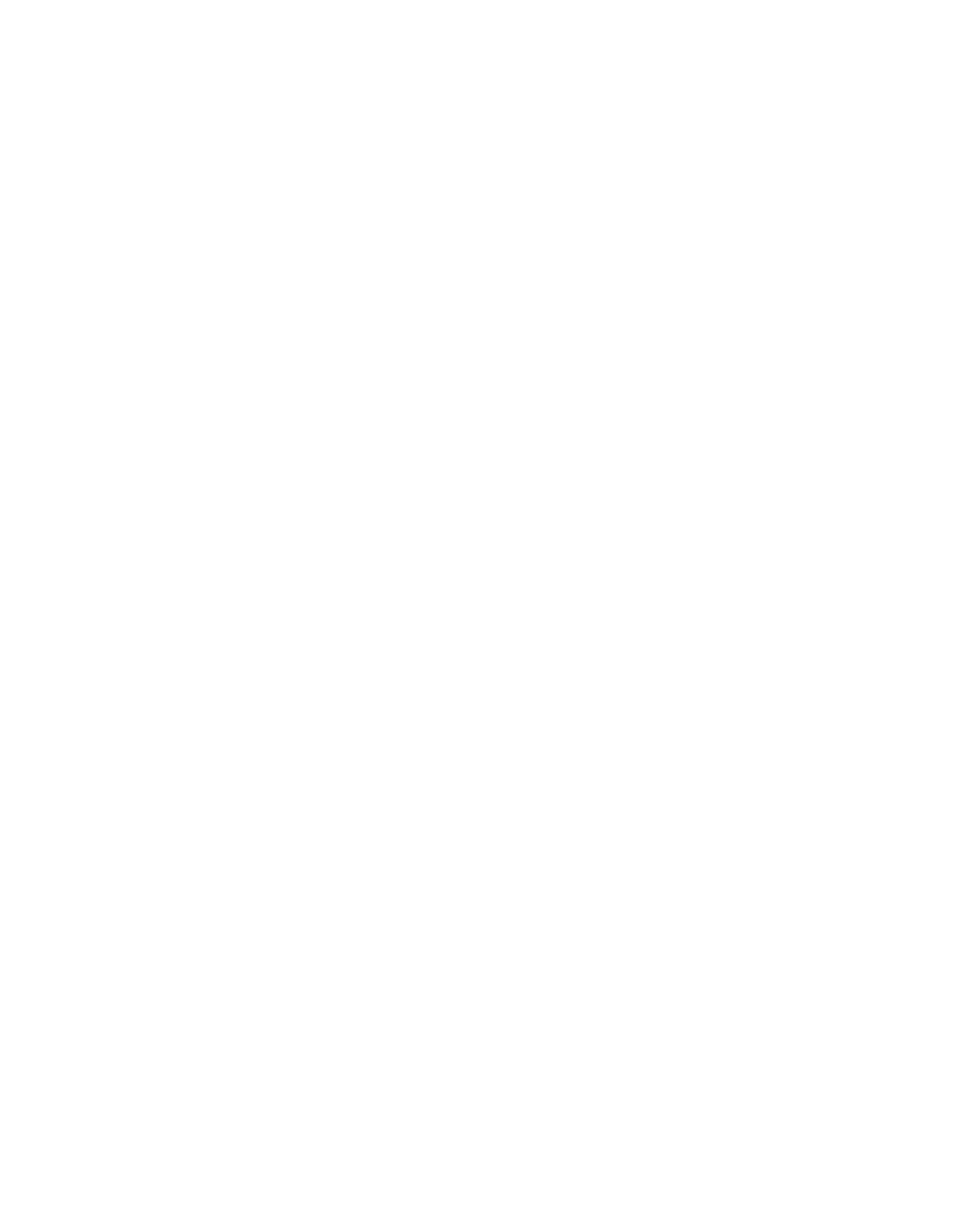| <b>Overall Program Structure</b>                 |  |
|--------------------------------------------------|--|
|                                                  |  |
|                                                  |  |
| <b>Clinical Results</b>                          |  |
|                                                  |  |
|                                                  |  |
|                                                  |  |
|                                                  |  |
| Appendix A, Glaucoma Treatment Results, Data And |  |
|                                                  |  |

## **TABLE OF CONTENTS**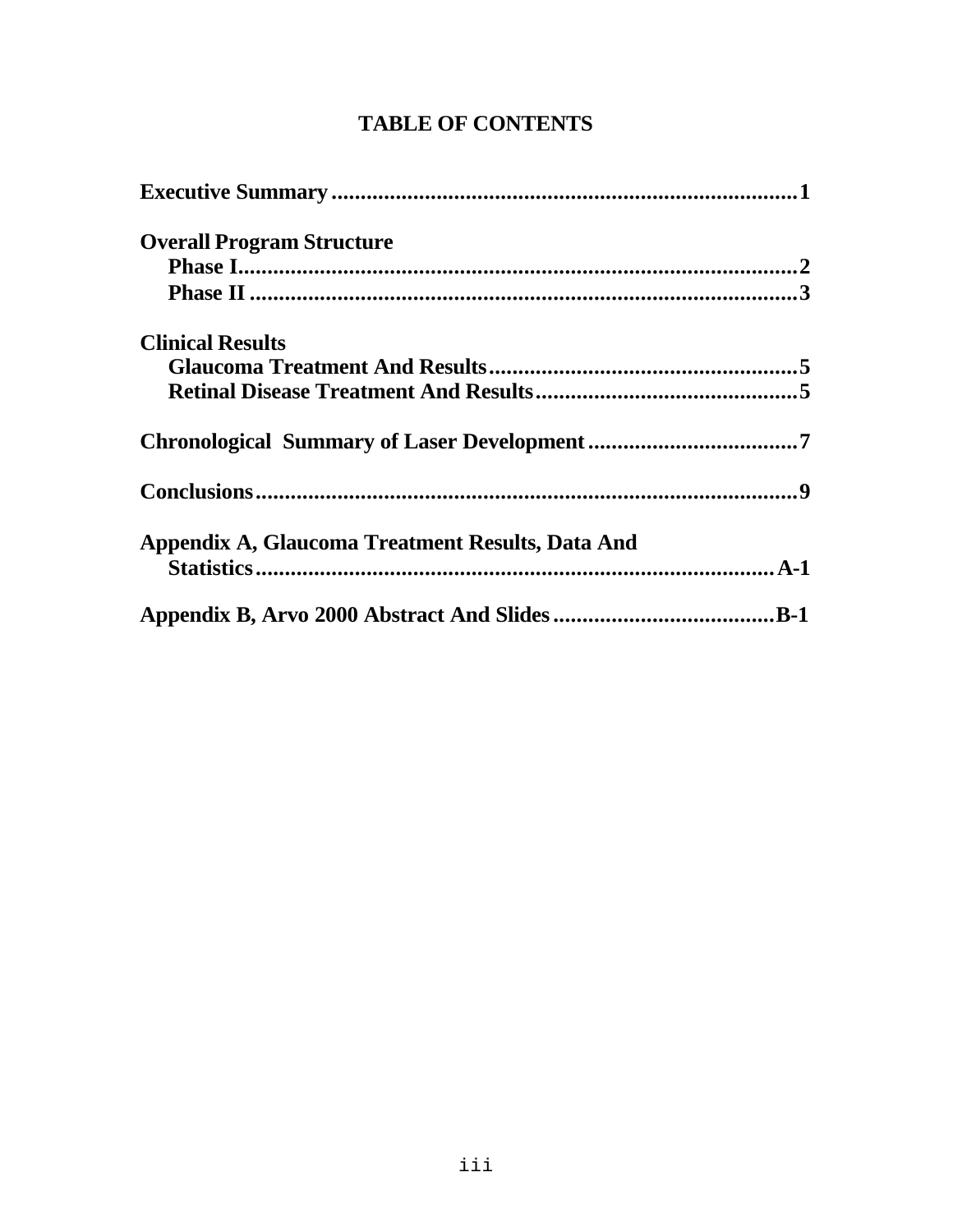### **ACKNOWLEGEMENTS**

## **Lt. Col. Nicholas G. Luthman**

Program Monitor Air Force Research Laboratory, AFRL/HEDO 2650 Louis Bauer Drive Brooks AFB, TX 78235-5214

#### **Dr. Bolesh J. Skutnik**

Principal Investigator & Program Manager Director of Research Fiber Optic Fabrications, Inc. 515 Shaker Road East Longmeadow, MA 01028

### **Mr Michael Quade**

Fiber Optic Fabrications, Inc. 515 Shaker Road East Longmeadow, MA 01028

### **Dr. William Stinson**

Harvard Medical School Massachusetts Eye & Ear Infirmary 243 Charles Street Boston, MA 02114

### **Dr. Joel S. Schuman**

Professor of Ophthalmology, Chief Glaucoma Service, New England Eye Center Tufts University School of Medicine 750 Washington Street, Box 450 Boston, MA 02111

### **Mr. Brian Foley**

CeramOptec Industries, Inc. Director of Engineering & Production 515A Shaker Road East Longmeadow, MA 01028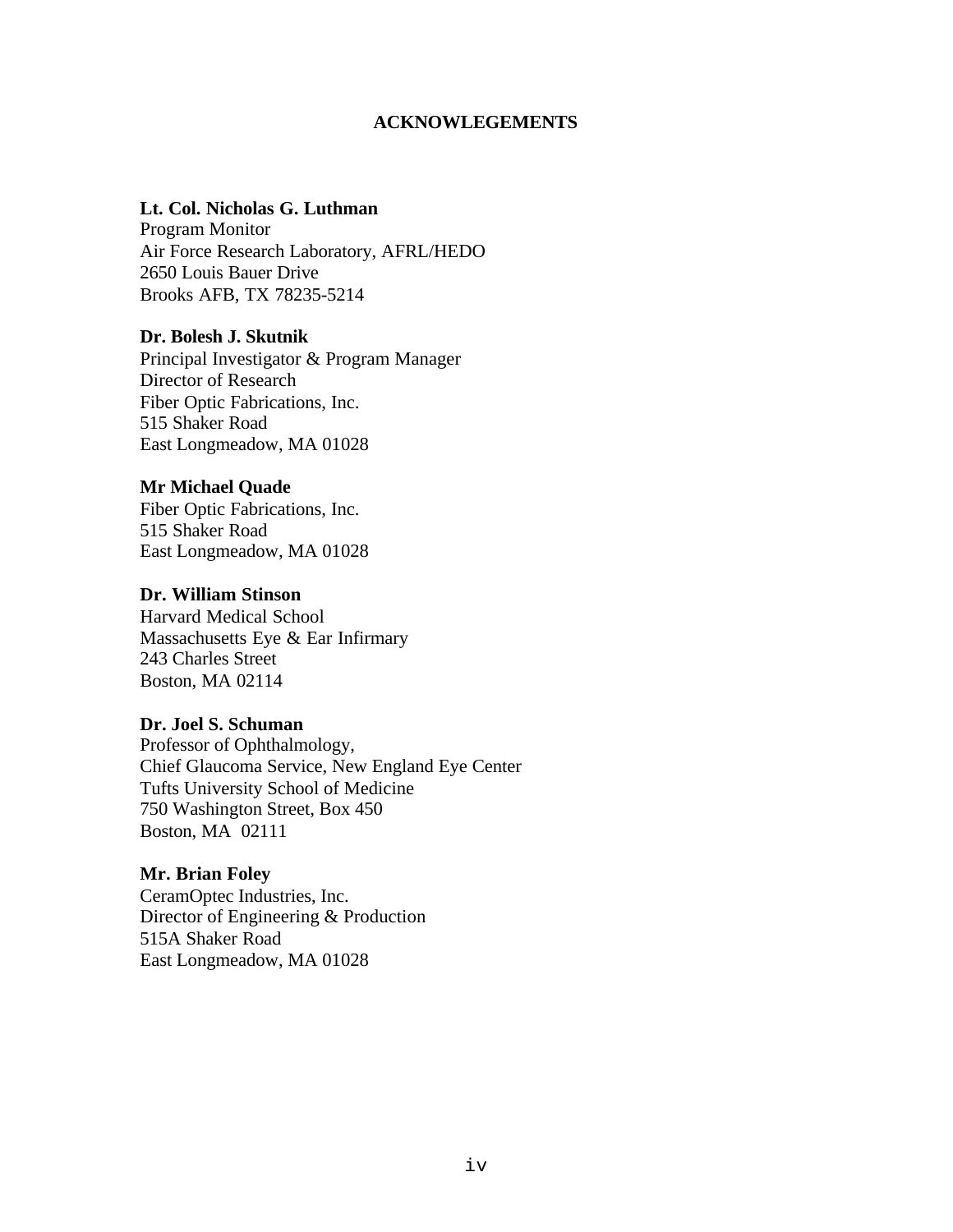#### **EXECUTIVE SUMMARY**

Results are presented for a Small Business Technology Transfer (STTR) Phase II program to test the efficacy of the cw diode pumped frequency doubled Nd:YAG laser in the clinical treatment of glaucoma and retinal abnormalities. The Phase I laser was based on the design developed by researchers at the Air Force Research Laboratory Phillips Research Site (formerly Phillips Laboratory). Additionally the output power from the laser developed in Phase I was to be raised first to about 3 watts and then higher towards 10-15 watts.

Successful clinical trials were performed for the treatment of glaucoma and for one type of retinal disease. However, the number of patients treated was quite small. Full results are given in the report.

The lasers used in the clinical trials were similar to the commercial units codeveloped by our associates in Europe. The original technology, based on work done at the Air Force's Phillips Laboratory in Albuquerque, NM, was not directly used in the clinical units. As the Phase I laser was enclosed to develop a prototype clinical laser unit, significant thermal problems were found. After spending about a year trying to remedy this within the original laser technology, it was decided to purchase a green laser engine as a subunit from an outside supplier. Significant time was also spent working on the interface between the lasers and selected slit lamps. The clinical trials concluded using Haag-Streit slit lamps for which special adapters were fabricated from components purchased from a Swiss company.

In summary, the program achievements were the following. A diode pumped frequency doubled Nd:YAG laser system with adapters for commercial slit lamps was developed with the desired portability. The laser unit had a footprint of about 10" x 14" and weighed less than 20 kg. The frequency doubled ND:YAG laser operating at 532 nm had substantially the same efficacy as a large argon ion laser operating at 514 nm. The new laser achieved equivalent treatments as the argon ion laser at slightly lower power levels.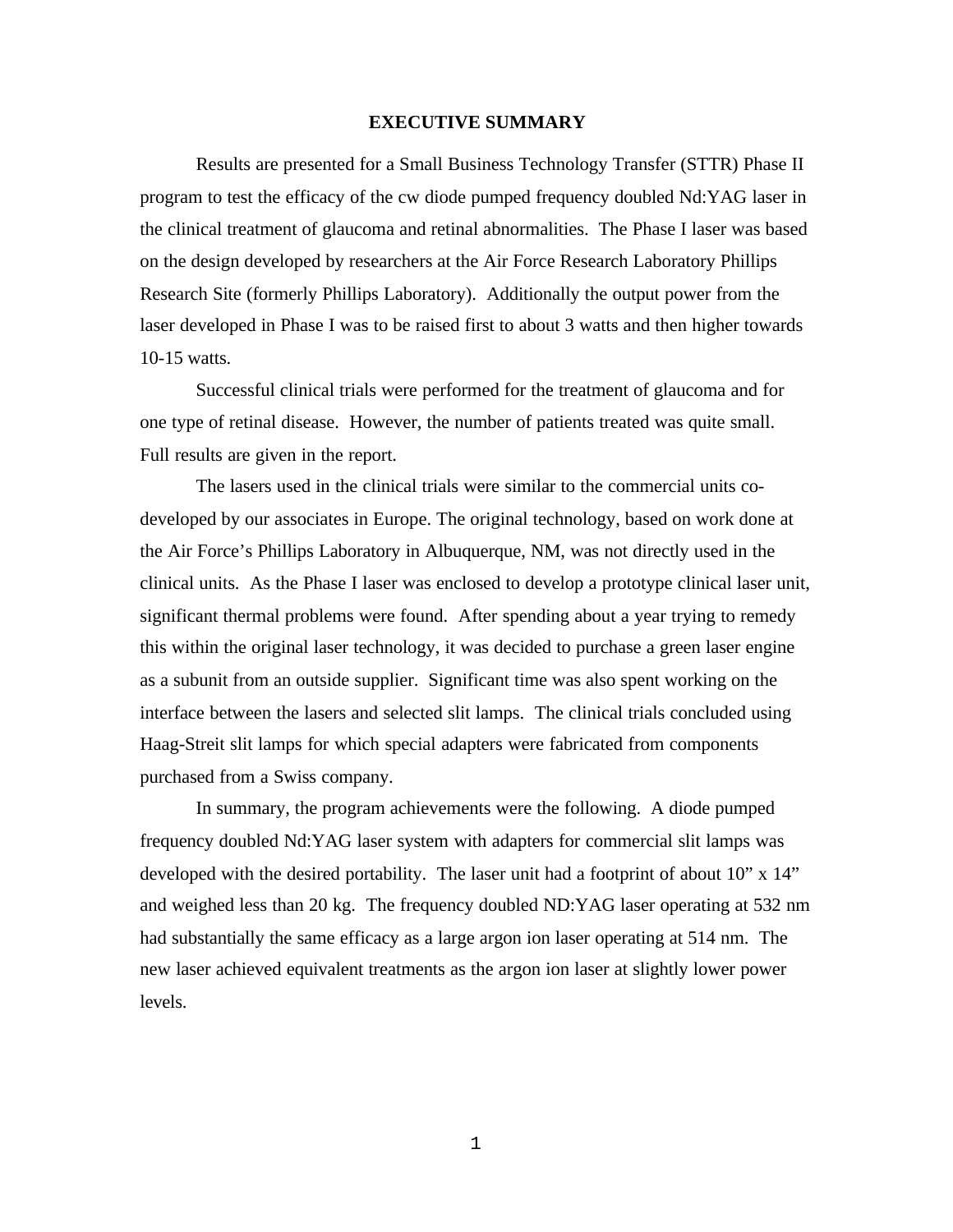### **OVERALL PROGRAM STRUCTURE**

#### **Phase I**

Phase I focused on demonstrating the safety and efficiency of a continuous wave (cw) diode pumped frequency doubled Nd:YAG laser for the treatment of glaucoma. In vitro and in vivo experiments were conducted to establish safety and to identify the procedures best suited for this laser. The Nd:YAG laser was fabricated according to the design developed at the Air Force Phillips Laboratory. A significant result of the Phase I work was verification of the assumption that the cw diode pumped frequency doubled Nd:YAG laser effected a tissue response nearly identical to that observed with an argon ion laser at identical power spot size, and pulse duration.

#### **Development Team for Phase I**

The team was comprised of the following:

- Dr. Rafael A. Sierra, Fiber Optic Fabrications, Inc. (Prime Contractor)
- Dr. Peter A. Netland, Harvard University/Mass Eye & Ear Infirmary (University/Hospital,)

- Dr. Peter S. Durkin, Phillips Lab, AFRL (AF Program Monitor)

#### **Phase I Conclusions**

The laser design described by Durkin and Post can be adapted to provide laser output suitable for therapeutic applications in ophthalmology. A prototype laser built at FFI was successfully used both in vitro and in vivo to perform surgical procedures commonly used in the management of glaucoma. The potential low cost and portable nature of the laser ensures the success of this laser commercially. In addition, access to laser treatment can be expanded to include patients that have limited mobility or that are located in remote regions where the equivalent argon ion lasers may not be readily available.

All data demonstrated that tissue response to the frequency doubled Nd:YAG laser radiation was largely equivalent to the response of the tissue to the argon ion laser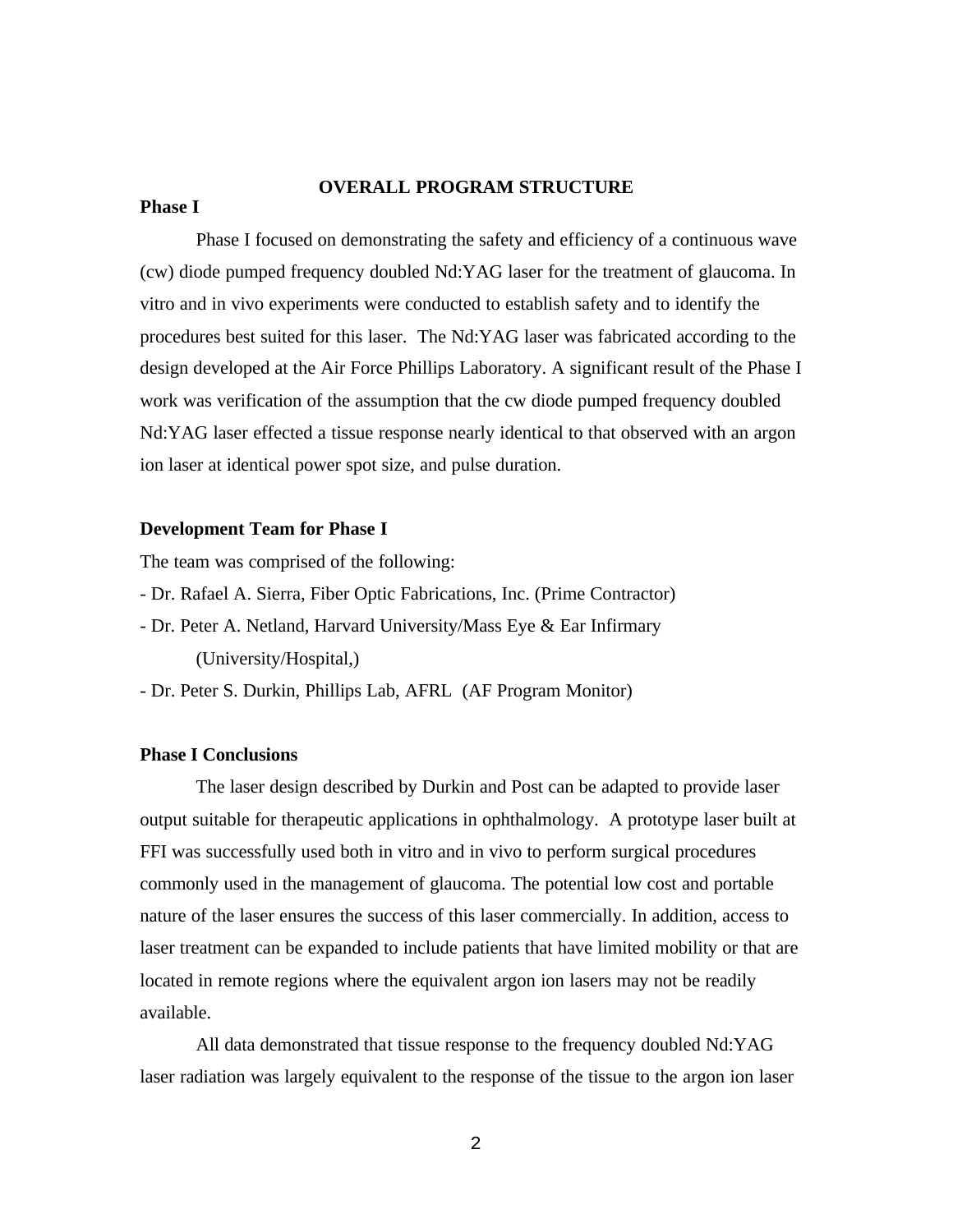radiation at similar output power, pulse duration, and spot size. The Phase I work concentrated on procedures commonly used in the management of glaucoma. The great similarity between tissue responses to the frequency doubled Nd:YAG laser and to the argon ion laser supported expanding the indications for this laser to encompass all ophthalmic conditions commonly treated with the argon ion laser. Expansion of the work to include all ophthalmic indications currently addressed with the argon ion laser was recommended for Phase II.

While animal models can be used to establish safety of a laser treatment, efficacy must be demonstrated in human clinical studies. Based on the results of the Phase I study, clinical trials of procedures related to the management of glaucoma were indicated. Also, the retinal data at the conclusion of phase 1 were only preliminary, and further clinical studies of retinal treatment needed additional in vitro and in vivo studies. These studies were proposed as part of the Phase II effort.

#### **Phase II**

Phase II focused on converting the breadboard laser to a prototype clinical laser with adequate power to perform the various clinical applications and to carry out the clinical trials in treatment of glaucoma retinal abnormalities. Additional animal studies were needed to prepare the necessary forms for the approvals authorizing human studies before clinical testing could begin. Power was increased to about 3 watts cw at the laser head. Losses due to the preferred small diameter output fiber and to the adapter and optics of the slit lamp required the laser to have more than the original 1.5 watts. Due to the thermal problems which beset the Phase I technology as the laser was incorporated into quasi-commercial units, the major developments in Phase II were to increase the power and stability of the green output, and to prepare units which the doctors could use with the slit lamps available to them in their practices.

#### **Development Team for Phase II**

Team comprised:

- Dr. Bolesh J. Skutnik, Fiber Optic Fabrications, Inc. (Prime Contractor)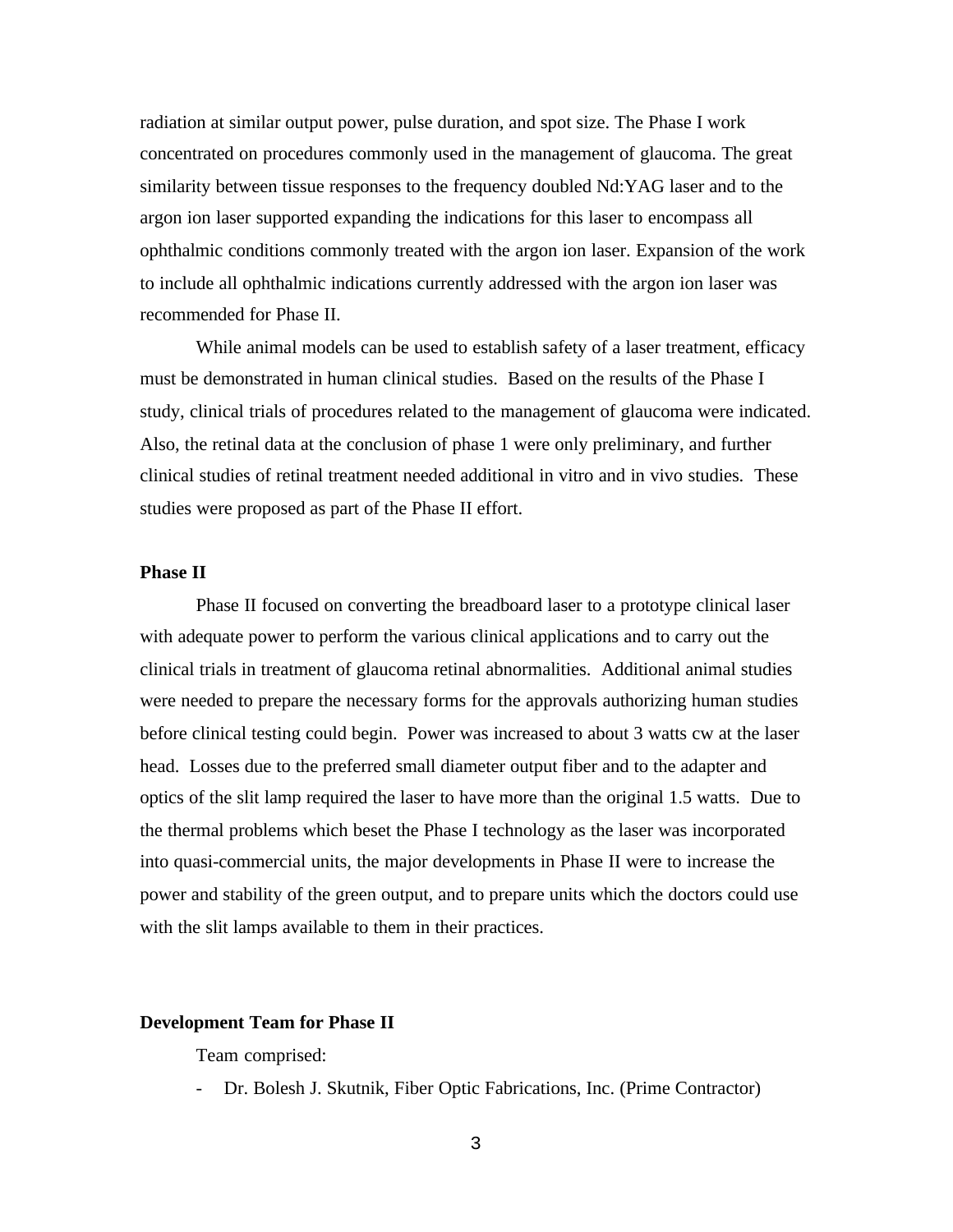- Mr. Michael Quade, Fiber Optic Fabrications, Inc.
- Dr. William G. Stinson, Harvard Medical School/Mass Eye & Ear Infirmary (University/Hospital, Retinal Abnormalities)
- Dr. Joel S. Schuman, Tufts Medical School/New England Eye Center (University/Medical Center, Glaucoma)
- Maj. R. Kang, Maj. K. Harrington, Lt. Col. N.G. Luthman, Air Force Research Laboratory, AFRL/HEDO (AF Program Monitors)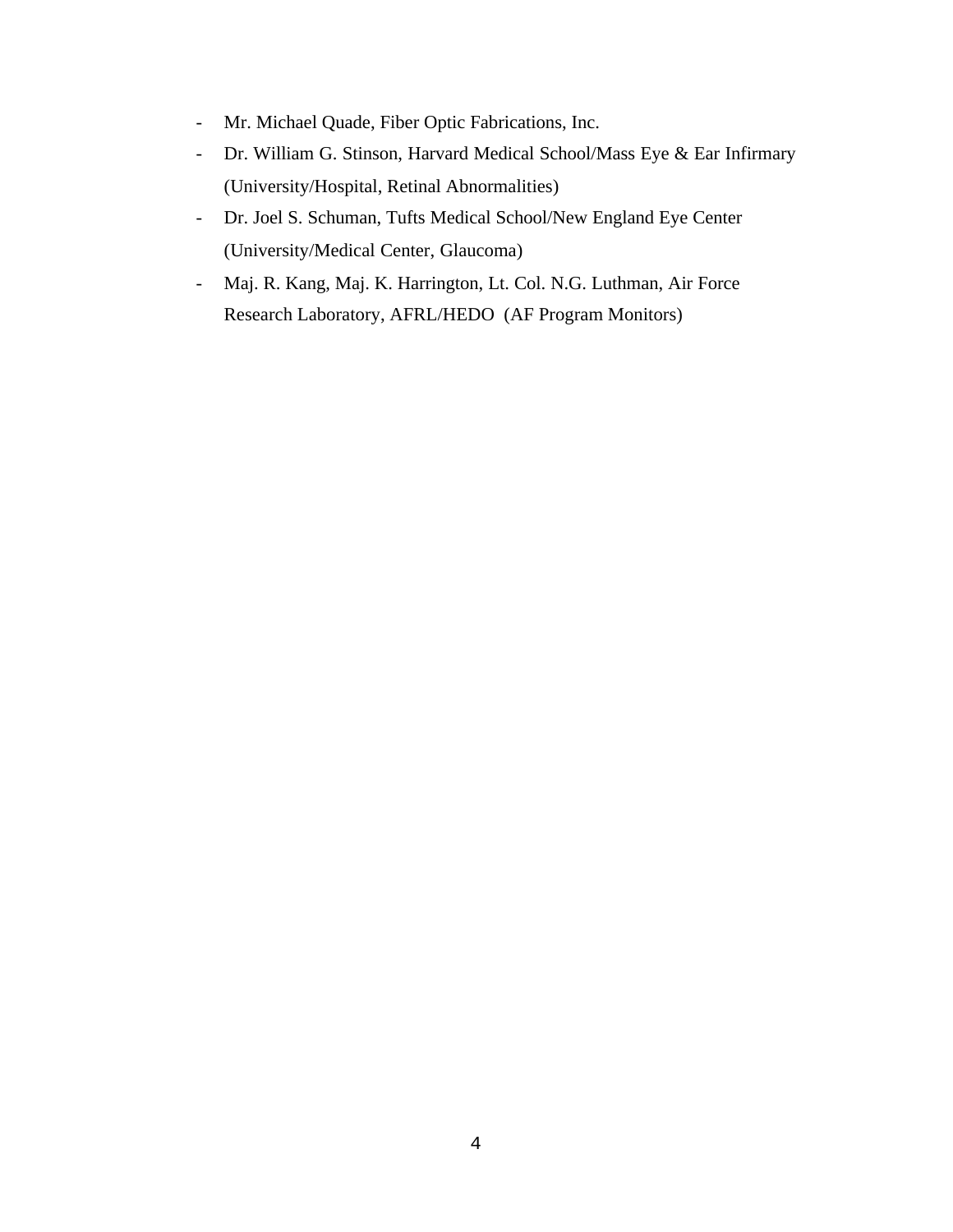#### **CLINICAL RESULTS**

#### **GLAUCOMA TREATMENT AND RESULTS**

Joel S. Schuman, MD, Professor of Ophthalmology, Chief, Glaucoma Service, New England Eye Center, Tufts University School of Medicine, was the principle investigator for this study. A total of six participants were enrolled. Treatments took place between the months of January and December 2000. Two treatments took place in January, three in March, and one in December. Each participant completed a six week and six month postoperative visit. Enrollment was sparse, and was discontinued due to lack of interest on the part of subjects, as well as the introduction of new technology (nanosecond pulsed fd Nd:YAG laser selective laser trabeculoplasty).

Mean age was 66 years. The average  $+$  standard deviation preoperative intraocular pressure was 17.3+1.2 mmHg for ALT treated eyes and 23.7+3.8 mmHg for fd Nd:YAG laser treated eyes. The mean IOPs at six weeks were 15.3+1.5 mmHg for ALT treated eyes and 20.3+5.5 mmHg for fd Nd:YAG laser treated eyes, and at six months were 19.7+3.2 mmHg for ALT treated eyes and 20.3+7.5 mmHg for fd Nd:YAG laser treated eyes. There was no statistically significant difference between groups in terms of IOP lowering efficacy; however, the sample sizes were extremely small.

A table summarizing the demographic and IOP response data and the statistical analyses are in appendix A.

#### **RETINAL DISEASE TREATMENT AND RESULTS**

The purpose of this study was to determine the efficacy of a frequency doubled Nd:YAG laser to treat various retinal diseases which are traditionally treated with a more cumbersome, argon laser. The retinal disease study was conducted by William G. Stinson, M.D. Animal studies indicated results were clinically, angiographically, and histologically similar to the Argon green laser with slightly lower power requirements.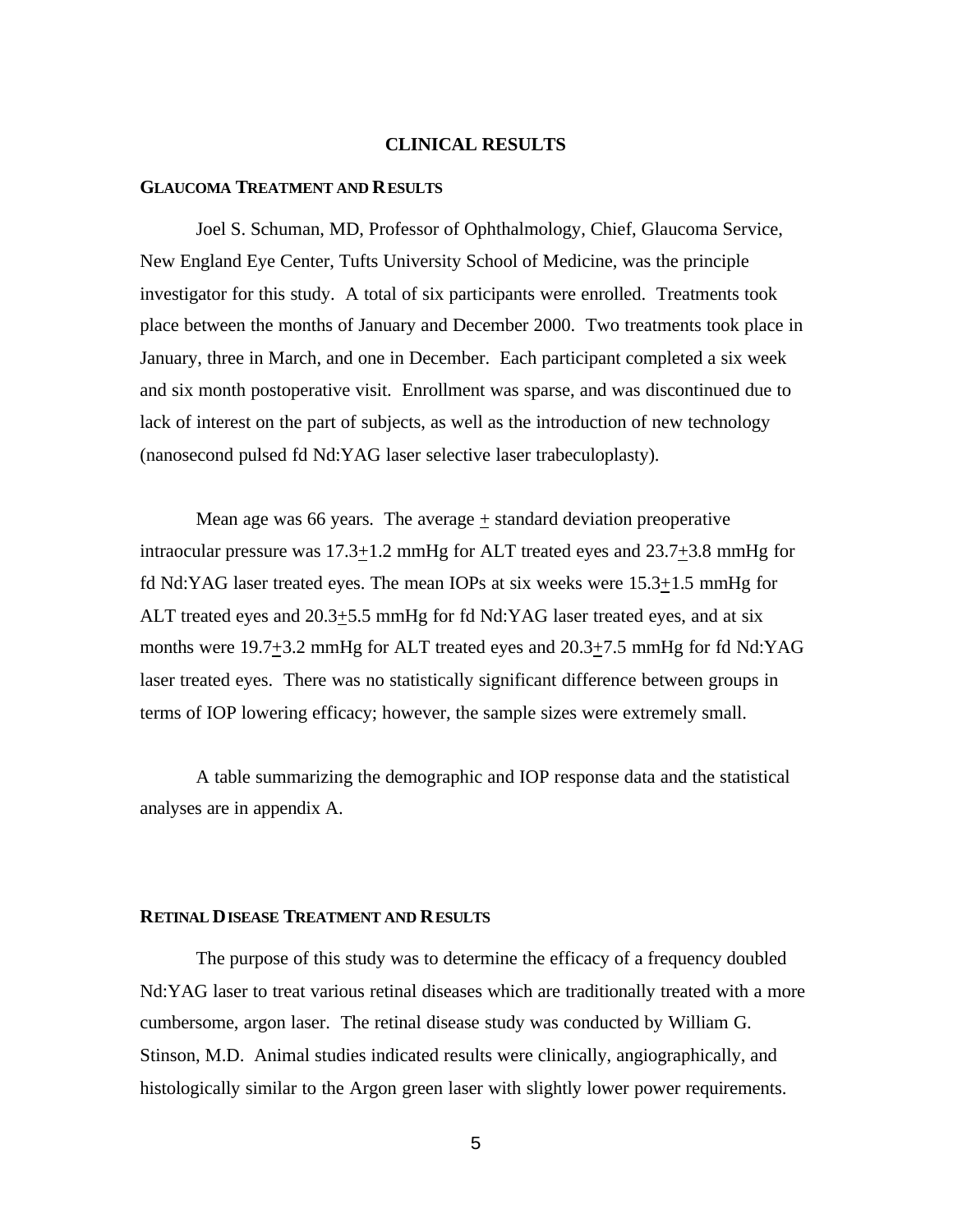*(appendix B).* Initially, a study definition and data collection techniques were created followed by recruiting clinicians. Once the procedures were completed, the study began and continued for approximately one year. At this time the study data was reviewed and determined to be insufficient. Due to enrollment limitations stated below, it was decided to terminate the study.

The study was formally designed as an A to B comparison between the two separate lasers, Argon and fd Nd:YAG, to prove functional equivalence. To accomplish this, data collection techniques were devised for the three arms of the study, and they were as follows:

- Clinically significant macular edema in diabetes [CSME]
- Age related macular degeneration [ARMD]
- Retinal treatment to produce chorio/retinal adhesion in treatment of retinal tear (Retinopexy)

In the CSME arm, the measurement variable was visual acuity at 3, 6, and 12 months. In the ARMD arm, the measurement variable was angiogram data indicating evidence of closure or recurrence/persistence of neovascularization at 2, 6, 12, and 24 weeks. In the Retinopexy arm, the measurement variable was an office note indicating chorio/retinal scar/break sealed at 1 day, 6 days, and 24 weeks. To accomplish this, 5 retinal surgeons from the metro Boston area were selected.

The study collected data for approximately one year. Two patients were enrolled in the CSME arm and were randomized to the Argon laser. They both had the procedure performed on their right eye. Their results were as follows:

| <b>Patient</b>    | Eve       | <b>Pre</b>  | 3             | <b>6 Months</b> | 12            |
|-------------------|-----------|-------------|---------------|-----------------|---------------|
|                   |           | study       | <b>Months</b> |                 | <b>Months</b> |
| CSME <sub>1</sub> | <b>OS</b> | $20/64 + 2$ | $20/20 - 1$   | $20/25 - 2$     | No data       |
| CSME <sub>1</sub> | OD        | 20/20       | $20/40 + 1$   | $20/50 + 1$     | No data       |
| CSME <sub>2</sub> | OS        | $20/40 + 1$ | $20/50 - 2$   | $20/50 + 1$     | No data       |
| CSME <sub>2</sub> | OD        | $20/80 + 1$ | $20/64 + 1$   | $20/50 + 1$     | No data       |

Neither of the other two arms, ARMD nor Retinpexy produced reportable data.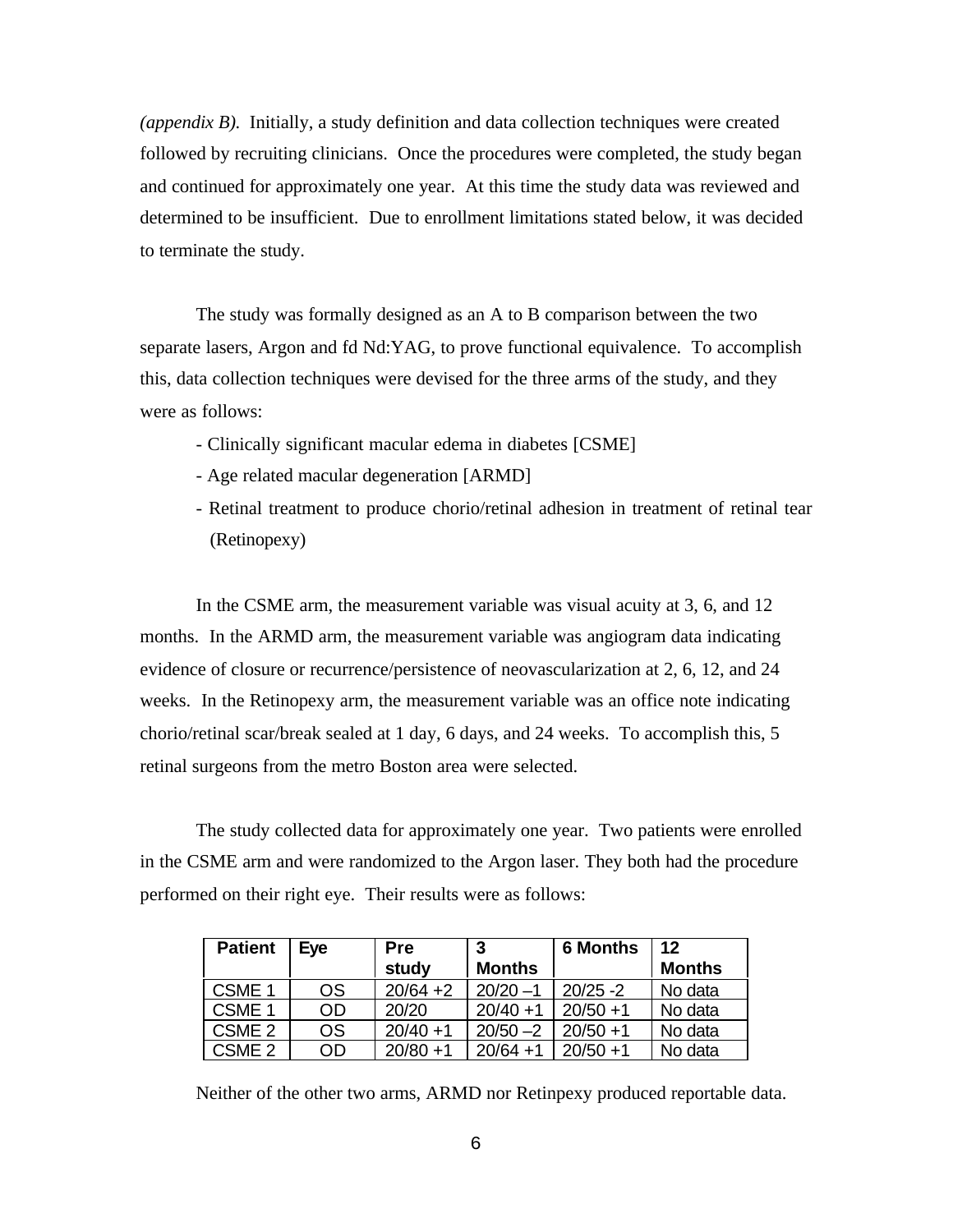This study encountered severe difficulties with patient recruitment, which hindered the results to the point of terminating the study. The Nd:YAG laser development lagged far behind the clinical relevance. Patients were not willing to try a new laser technology to confirm now current technology. Additionally, patients were not willing to travel into Boston, and when a suburban location was offered, said patients had little or no interest in participating. Surgeons also had little motivation to recruit patients to confirm current technology. Numerous attempts to initiate a "one day" type clinic failed because of a lack of interest from both facilities and patients.

Although the Nd:YAG laser technology is a viable option, and now in de facto use, this study was unable to collect sufficient data to confirm this based on the limitations stated above.

#### **CHRONOLOGICAL SUMMARY OF LASER DEVELOPMENT**

The Phase II program began with the addition of a doctor for retinal disease studies, who became the lead investigator for the preclinical and clinical studies when the co-investigator and subordinate doctors from Phase I left the Massachusetts Eye and Ear Institute (MEEI) and New England. Dr. William Stinson became co-investigator in July 1997, and, with the approval of Major Kang, Dr. Joel Schmann joined the group to perform the glaucoma treatments. During April, Dr Skutnik took over as principal investigator from Dr. Rafael Sierra who left the company.

During the first year, additional animal studies were done with a breadboard laser and, after the approval of the IRB at MEEI, with first quasi-commercial units using the Durkin technology from Kirtland AFB, which was employed in Phase I. The closed units in December began to demonstrate the thermal effects which came to plague the original design. During the first year work also began on improving the fiber coupling to the pump diode array source with preliminary drawing of non-circular cross-section optical fibers.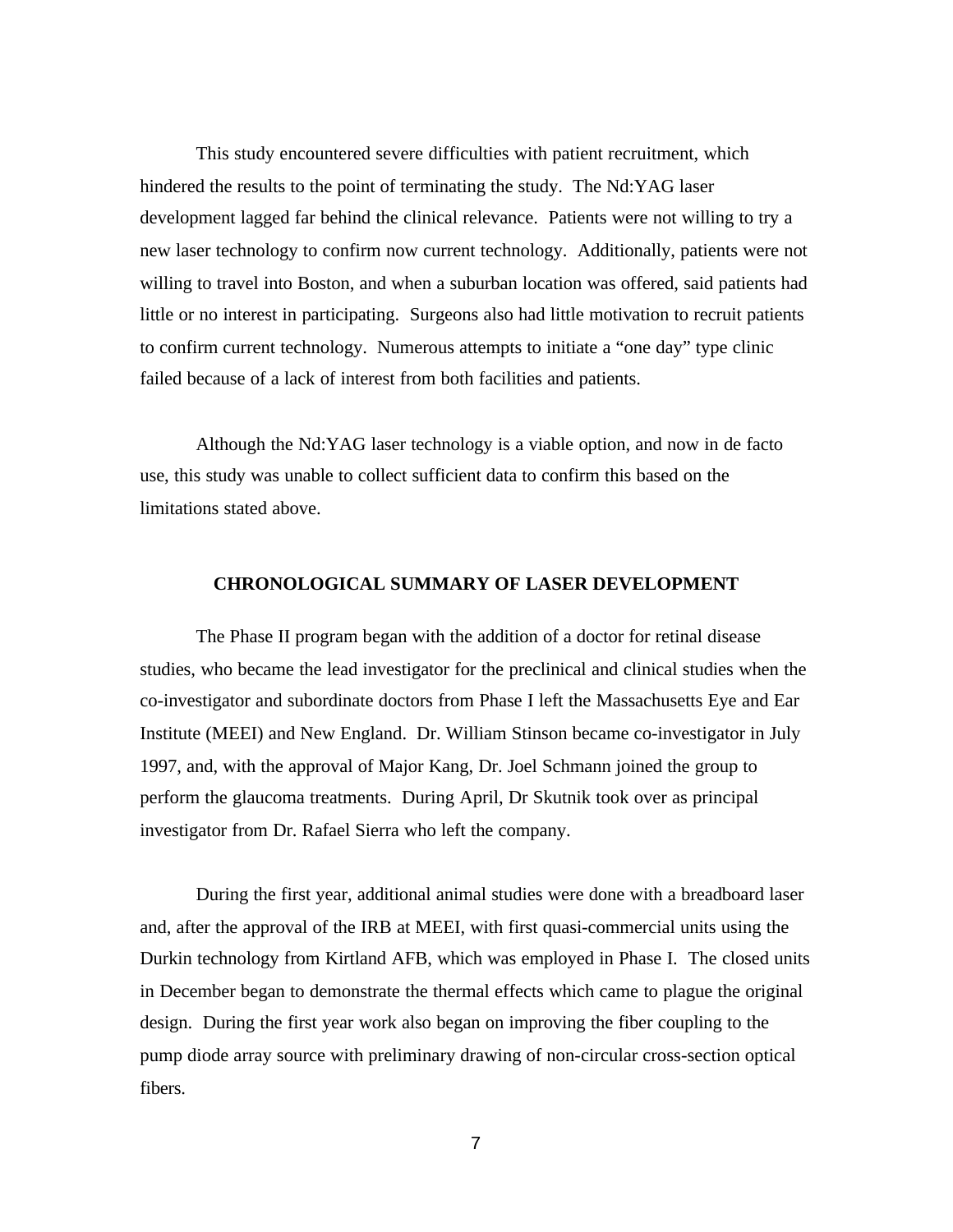During the second year, major work included software updates to stabilize the output, purchase of slit lamps adapted for laser application, and development of a coupling system to get the laser beam into and through the slit lamp more efficiently than using the teaching Coherent slit lamp available at MEEI laboratories. Several approaches were tried to improve stability of the green laser power output. These efforts led to dropping the original design and opting for a commercially available green laser engine as the starting point for the medical laser. This also required the redesign and enlargement of the case for the laser system. By mid year the benefit for output stability of operating at maximum desired power with an attenuator to adjust to lower energy requirements became clear. An attenuator was incorporated and adjusted to be reliable, reproducible and efficient. Due to lingering problems, one of the upgraded lasers was not available until after year's end and larger than desired delivery fibers were being used. A separate non-green aiming beam was introduced during the redesigning process with the new laser engines. The original red aiming beams were upgraded with brighter aiming beams by the end of the year. With the newer green laser engines output at the laser was raised from the 1.5 to 2 W maximum, and finally to about 3 W maximum. Beyond this the ophthalmologists could see no reason to go to higher output levels and thus further development was stopped.

During the third year, all of the improvements from iterative testing by the doctors yielded two clinical units with proper stability, improved incremental adjustments for low energy applications, new attenuators, the provision of safety filters and the adaptation of Haag-Streit slit lamps for use with either the old illumination plug set ups or the new ones. A paper was presented at ARVO on animal results obtained during the second and third year of the program. The final animal tests were run and histology and pathology tests analyzed by the end of the year. The hospital Science Review Board essentially gave approval to the clinical testing. Also the Health Safety Board at MEEI also approved the clinical trial protocols. The various minor problems that arose were handled as quickly as possible with reasonable turnarounds for repairs or corrections. Note that our colocated commercialization affiliate purchased the green laser engines for the clinical trial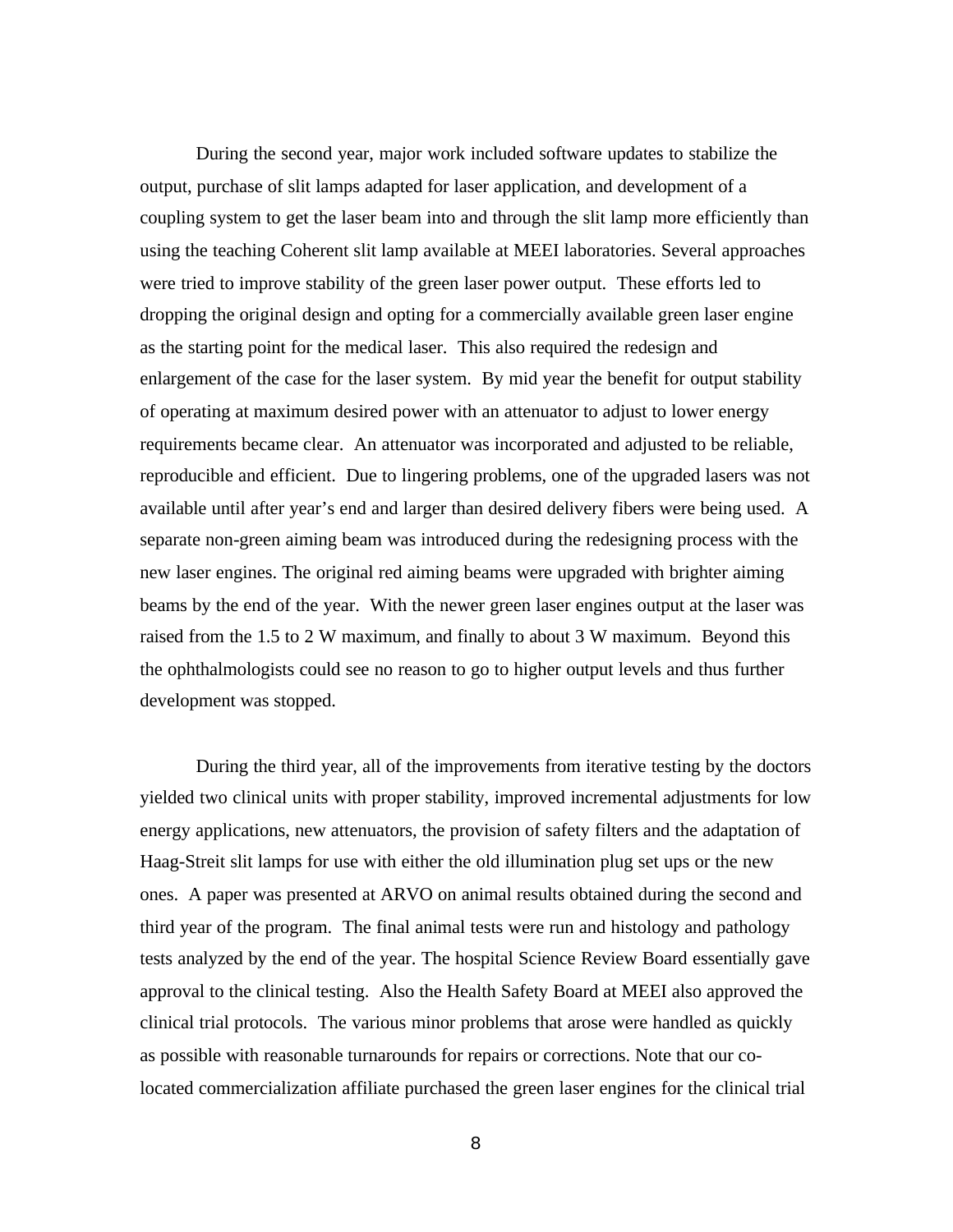devices and incorporated them into their cases at their cost under their independent development of the Ceralas® G, Diode Pumped Frequency-Doubled Nd:YAG green laser. They also obtained a 510(k) for that product, of which the doctors did not make full use in their pursuit of approvals at MEEI. This plus their late decision to use only Haag-Streit slit lamps, for which adaptors needed to be negotiated from the Swiss home office stretched out the start of clinical trials into 2000, year four.

#### **CONCLUSIONS**

In their initial design, the frequency doubled Nd:YAG laser displayed significant thermal stability problems within the size restrictions required for portability, giving rise to varying outputs of the green treatment beam. This was determined in physical testing and in preclinical animal testing during Phase II work. The remedy was to enlarge the laser unit footprint from about 8" x 10" and weight from about 12 kg to the size and weight given below for the final units. The final system was designed and used with the most popular slit lamp system, namely, the Haag-Streit one. It also was adapted and tested with other slit lamps including a Zeiss slit lamp.

Delays in the availability of clinical laser prototypes, caused by finding solutions to the beam output stability due to the thermal stability problems within the laser unit and to the adaptation of the laser output for both old and new Haag-Streit slit lamps, probably created some of the problems experienced in the final recruitment of patients for the clinical trials. The novelty of the diode pumped frequency doubled Nd:YAG units was somewhat compromised by the introduction of a similar operating unit by another commercial firm.

In summary, two clinical prototype laser systems were used successfully to treat glaucoma and 'clinically significant' macular edema in patients, the latter in diabetic patients. The laser systems, which were diode pumped frequency doubled Nd:YAG laser systems with adapters for commercial slit lamps, were developed with the desired portability. The laser unit had a footprint of about 10" x 14" and weighed less than 20 kg. The frequency doubled Nd:YAG laser operating at 532 nm had substantially the same efficacy as the large Argon ion lasers operating at 514 nm. The new laser achieved equivalent treatments as the Argon ion laser at slightly lower power levels.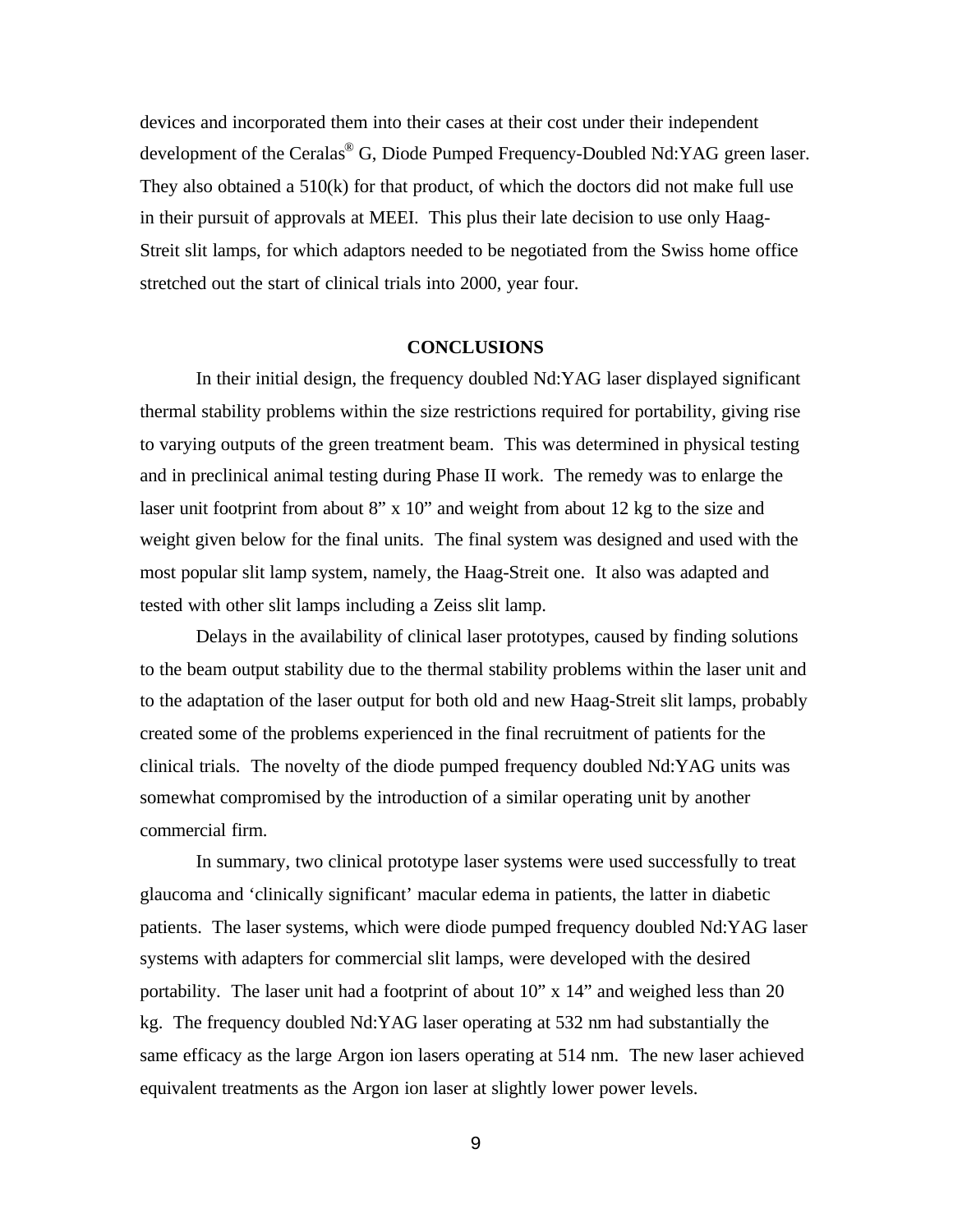| <b>PARTICIPANT</b><br><b>NUMBER</b> | <b>GENDER</b> | <b>DOB</b> | <b>TREATMENT</b><br><b>DATE</b> | <b>TREATMENT</b> | <b>EYE</b>     |        | TREATED APPL TON APPL TON APPL TON APPL TON APPL TON<br>preop TX preop CON |        | 6 wk TX 6 wk CON 6 mos TX |        | <b>APPL TON</b><br>6 mos<br><b>CON</b> |
|-------------------------------------|---------------|------------|---------------------------------|------------------|----------------|--------|----------------------------------------------------------------------------|--------|---------------------------|--------|----------------------------------------|
| <b>IOP-01</b>                       | F             | 2/8/30     | 3/9/00                          | <b>ALT</b>       | OD.            | 16     | 16                                                                         | 15     | 16                        | 16     | 16                                     |
| IOP-02                              | F             | 5/5/32     | 3/9/00                          | <b>ALT</b>       | 0S             | 18     | 18                                                                         | 17     | 19                        | 22     | 24                                     |
| <b>IOP-03</b>                       | M             | 1/31/42    | 3/29/00                         | YLT              | <b>OS</b>      | 21     | 15                                                                         | 15     | 18                        | 13     | 33                                     |
| <b>IOP-04</b>                       | F             | 10/5/40    | 1/27/00                         | YLT              | <b>OS</b>      | 22     | 18                                                                         | 20     | 18                        | 20     | 18                                     |
| <b>IOP-05</b>                       | M             | 4/24/31    | 12/19/00                        | <b>YLT</b>       | <b>OD</b>      | 28     | 22                                                                         | 26     | 23                        | 28     | 24                                     |
| <b>IOP-06</b>                       | M             | 6/8/32     | 1/31/00                         | <b>ALT</b>       | <b>OS</b>      | 18     | 18                                                                         | 14     | 22                        | 21     | 10                                     |
| <b>AVERAGE</b>                      |               | 11/3/34    |                                 |                  | <b>OVERALL</b> | 20.500 | 17.833                                                                     | 17.833 | 19.333                    | 20,000 | 20.833                                 |
| <b>STD DEV</b>                      |               |            |                                 |                  | SD             | 4.278  | 2.401                                                                      | 4.535  | 2.658                     | 5.177  | 7.960                                  |
|                                     |               |            |                                 |                  | <b>ALT</b>     | 17.333 | 17.333                                                                     | 15.333 | 19,000                    | 19.667 | 16.667                                 |
|                                     |               |            |                                 |                  | SD             | 1.155  | 1.155                                                                      | 1.528  | 3.000                     | 3.215  | 7.024                                  |
|                                     |               |            |                                 |                  | <b>YLT</b>     | 23.667 | 18.333                                                                     | 20.333 | 19.667                    | 20.333 | 25.000                                 |
|                                     |               |            |                                 |                  | <b>SD</b>      | 3.786  | 3.512                                                                      | 5.508  | 2.887                     | 7.506  | 7.550                                  |

## **APPENDIX A, GLAUCOMA TREATMENT RESULTS, DATA AND STATISTICS**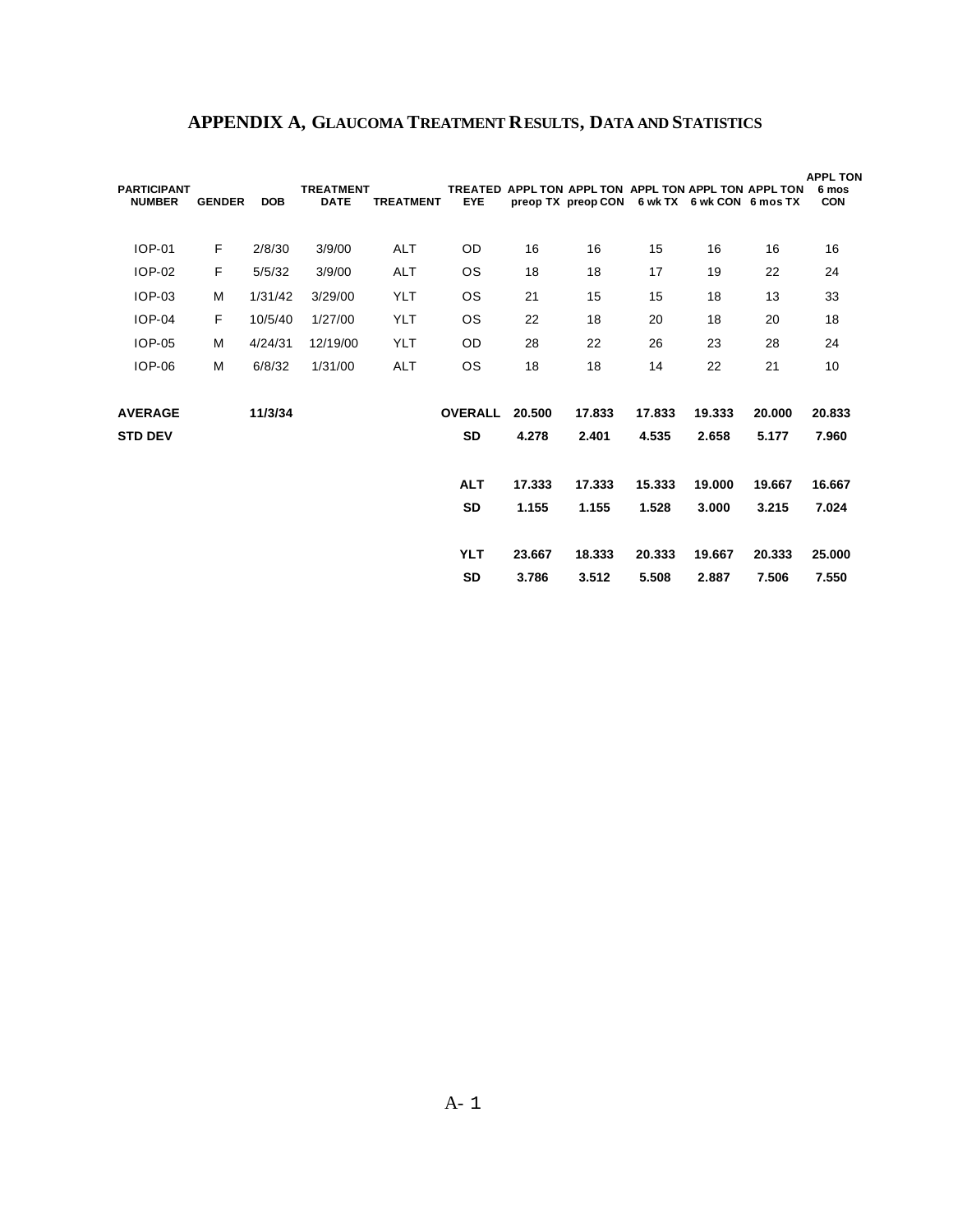| <b>Y Axis</b><br>X Axis |
|-------------------------|
|                         |

# **Matched Pairs**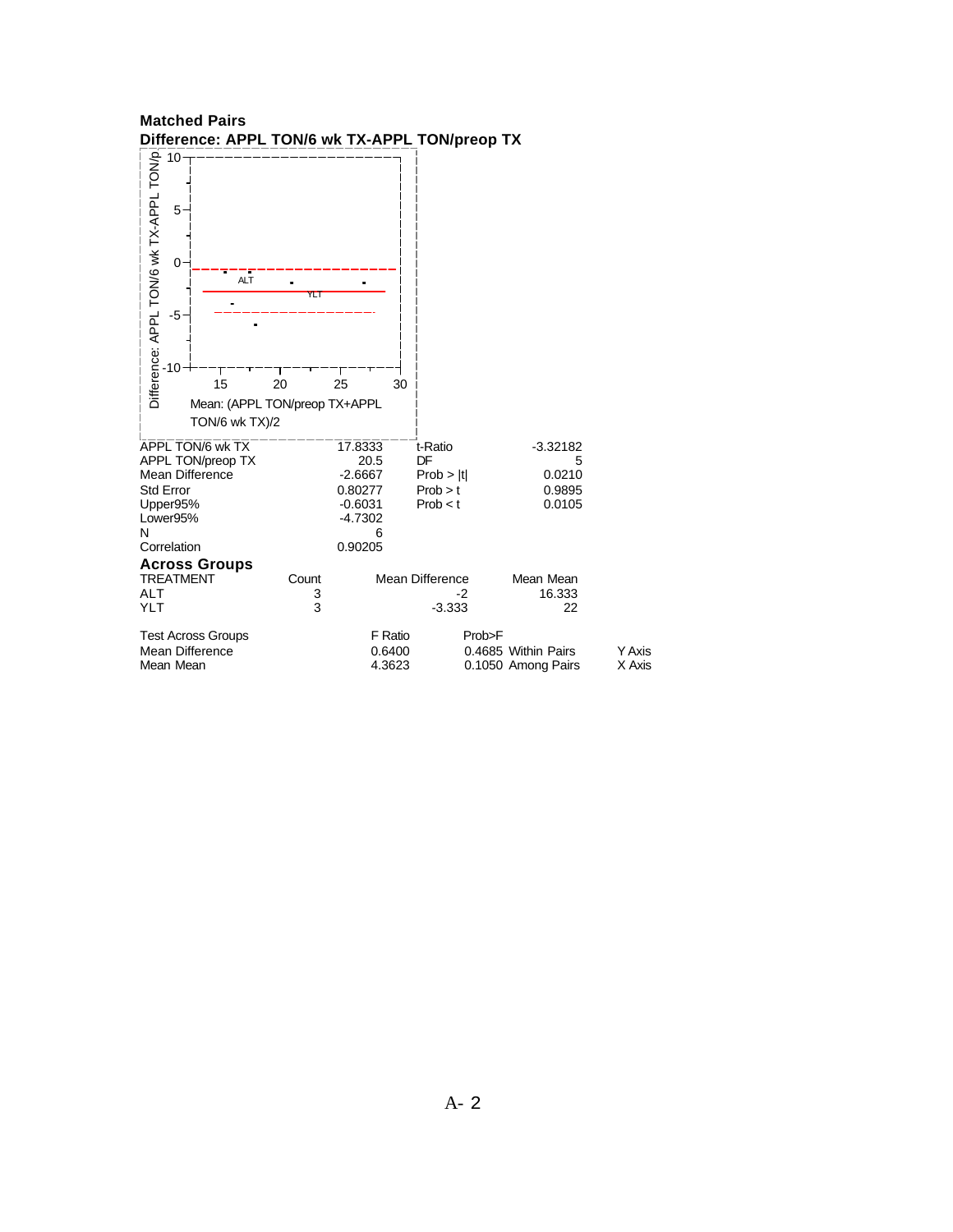| Difference: APPL TON/6 mos TX-APPL TON/preop TX<br>10 <sup>1</sup>                                                        |                 |                                                                         |                                                     |                                                     |                  |
|---------------------------------------------------------------------------------------------------------------------------|-----------------|-------------------------------------------------------------------------|-----------------------------------------------------|-----------------------------------------------------|------------------|
| 5<br>$0 -$                                                                                                                | <b>ALT</b>      |                                                                         |                                                     |                                                     |                  |
| Difference: APPL TON/6 mos TX-APPL TON/<br>$-5$                                                                           | YLT             |                                                                         |                                                     |                                                     |                  |
| 10<br>15<br>Mean: (APPL TON/preop TX+APPL<br>TON/6 mos TX)/2                                                              | 20              | 25<br>30                                                                |                                                     |                                                     |                  |
| APPL TON/6 mos TX<br>APPL TON/preop TX<br>Mean Difference<br><b>Std Error</b><br>Upper95%<br>Lower95%<br>N<br>Correlation |                 | 20<br>20.5<br>$-0.5$<br>1.74642<br>3.98926<br>$-4.9893$<br>6<br>0.60508 | t-Ratio<br>DF<br>Prob >  t <br>Prob > t<br>Prob < t | $-0.2863$<br>5<br>0.7861<br>0.6069<br>0.3931        |                  |
| <b>Across Groups</b><br><b>TREATMENT</b><br><b>ALT</b><br><b>YLT</b>                                                      | Count<br>3<br>3 |                                                                         | <b>Mean Difference</b><br>2.3333<br>$-3.333$        | Mean Mean<br>18.5<br>22                             |                  |
| <b>Test Across Groups</b><br>Mean Difference<br>Mean Mean                                                                 |                 | F Ratio<br>4.4462<br>1.0280                                             |                                                     | Prob>F<br>0.1027 Within Pairs<br>0.3680 Among Pairs | Y Axis<br>X Axis |

### **Difference: APPL TON/6 mos TX-APPL TON/preop TX**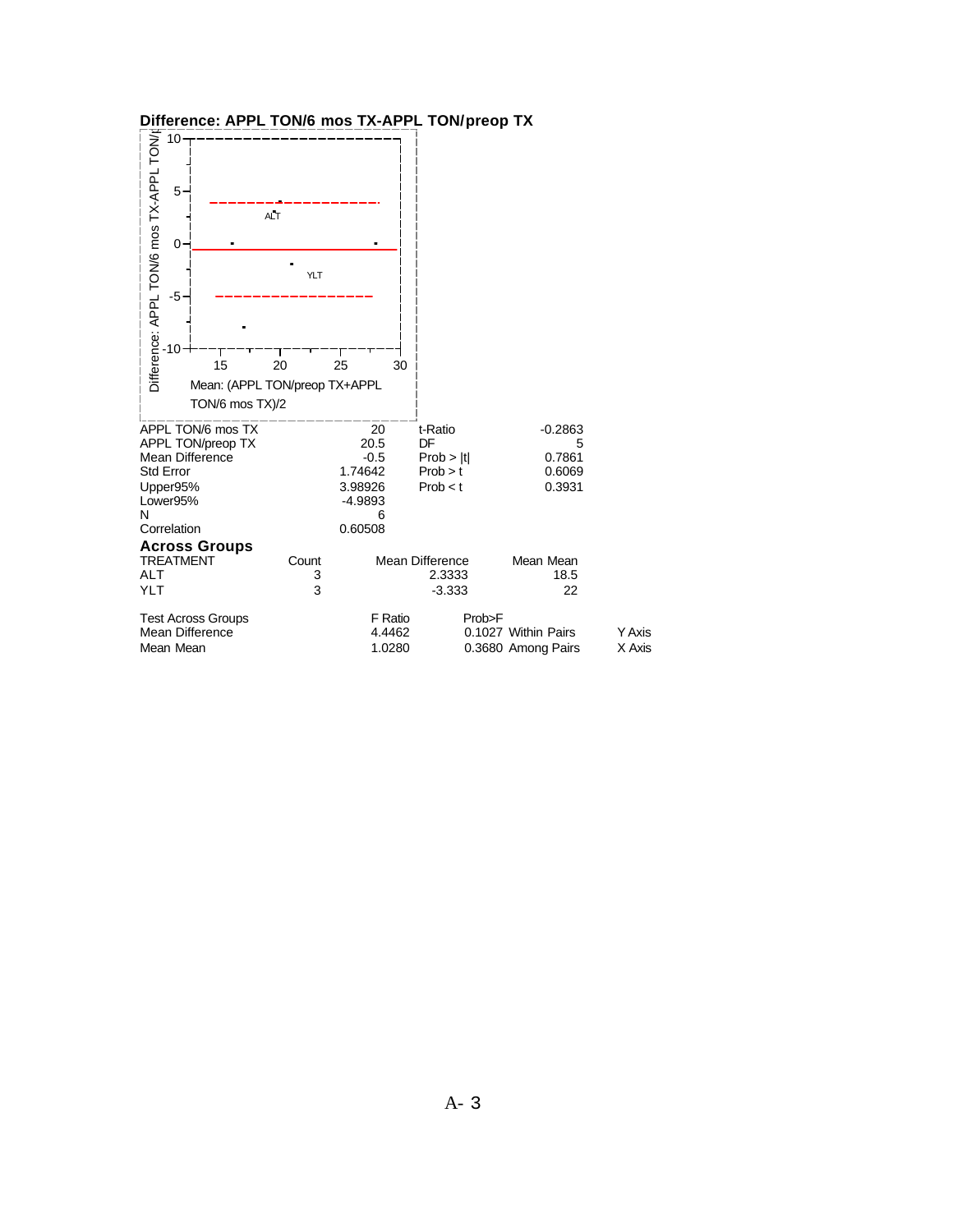| Difference: APPL TON/6 wk CON-APPL TON/preop CON                                                                                                               |          |                                    |               |                                           |                         |
|----------------------------------------------------------------------------------------------------------------------------------------------------------------|----------|------------------------------------|---------------|-------------------------------------------|-------------------------|
| APPL TON/6 wk CON<br>20 <sub>1</sub>                                                                                                                           |          |                                    |               |                                           |                         |
| 10 <sup>1</sup><br>0                                                                                                                                           |          |                                    |               |                                           |                         |
| Difference: APPL TON/6 wk CON-APPL TON/p<br>$-10$<br>$-20$<br><b>APPL TON/preop CON</b><br>15<br>10<br>20<br>Mean: (APPL TON/preop CON+APPL<br>TON/6 wk CON)/2 | 25<br>30 | 35                                 |               |                                           |                         |
| APPL TON/6 wk CON<br>APPL TON/preop CON                                                                                                                        |          | 19.3333<br>17.8333                 | t-Ratio<br>DF | 2.236068<br>5                             |                         |
| <b>Mean Difference</b>                                                                                                                                         |          | 1.5                                | Prob >  t     | 0.0756                                    |                         |
| <b>Std Error</b>                                                                                                                                               |          | 0.67082                            | Prob > t      | 0.0378                                    |                         |
| Upper95%                                                                                                                                                       |          | 3.22437                            | Prob < t      | 0.9622                                    |                         |
| Lower95%<br>N                                                                                                                                                  |          | $-0.2244$<br>6                     |               |                                           |                         |
| Correlation                                                                                                                                                    |          | 0.79369                            |               |                                           |                         |
| <b>Across Groups</b>                                                                                                                                           |          |                                    |               |                                           |                         |
| <b>TREATMENT</b>                                                                                                                                               | Count    | Mean Difference                    |               | Mean Mean                                 |                         |
| <b>ALT</b>                                                                                                                                                     | 3        |                                    | 1.6667        | 18.167                                    |                         |
| <b>YLT</b>                                                                                                                                                     | 3        |                                    | 1.3333        | 19                                        |                         |
| <b>Test Across Groups</b><br>Mean Difference<br>Mean Mean                                                                                                      |          | <b>F</b> Ratio<br>0.0500<br>0.1506 | Prob>F        | 0.8340 Within Pairs<br>0.7177 Among Pairs | <b>Y Axis</b><br>X Axis |

## **Difference: APPL TON/6 wk CON-APPL TON/preop CON**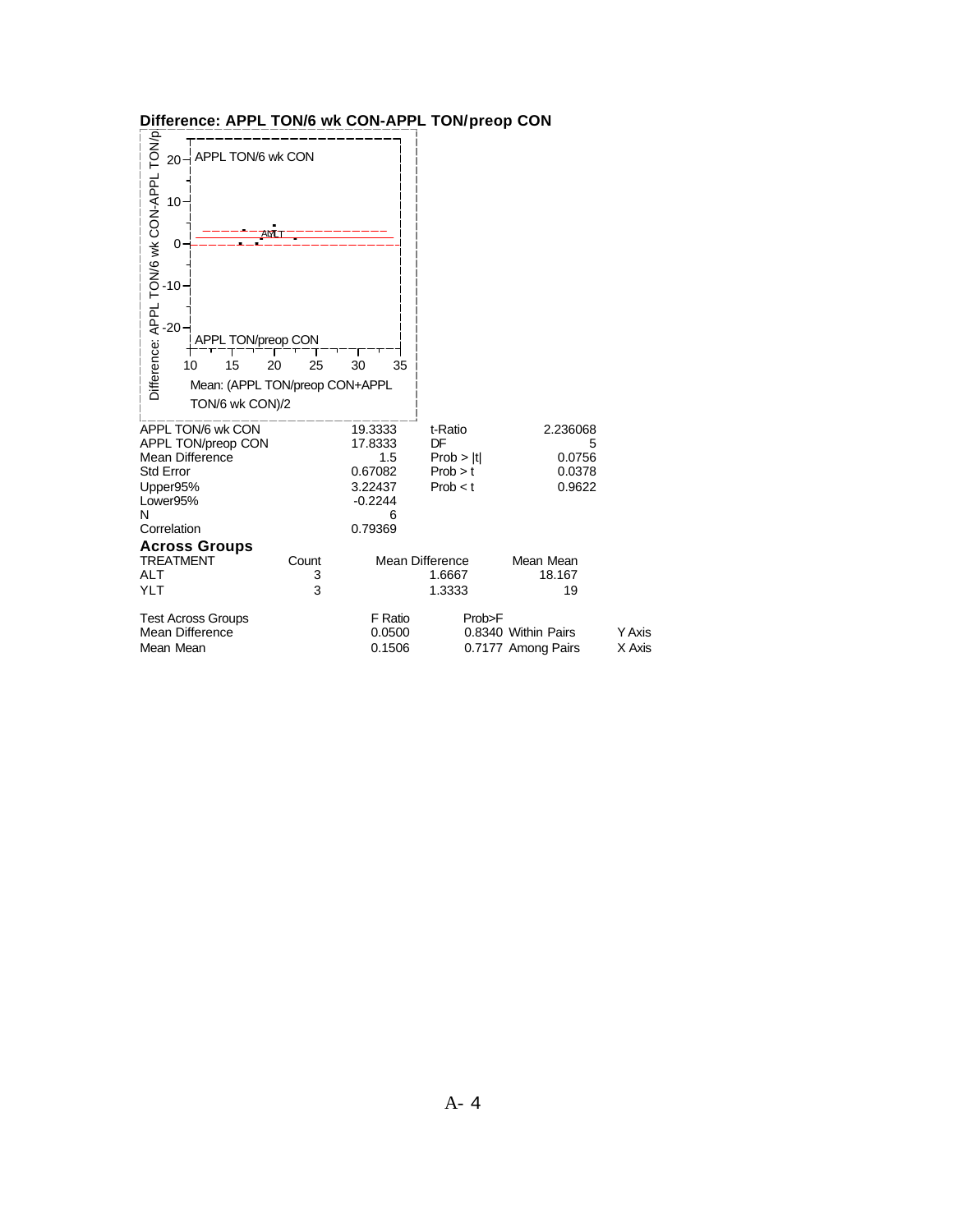| Difference: APPL TON/6 mos CON-APPL TON/preop CON                                                                                                                                                                          |           |                                                                                                 |                                                     |                                                          |                         |
|----------------------------------------------------------------------------------------------------------------------------------------------------------------------------------------------------------------------------|-----------|-------------------------------------------------------------------------------------------------|-----------------------------------------------------|----------------------------------------------------------|-------------------------|
| Difference: APPL TON/6 mos CON-APPL TON/<br>APPL TON/6 mos CON<br>20<br>10 <sup>1</sup><br><b>ALT</b><br>0.<br>$-10$<br>-20-<br>APPL TON/preop CON<br>15<br>20<br>10<br>Mean: (APPL TON/preop CON+APPL<br>TON/6 mos CON)/2 | YLT<br>25 | 30<br>35                                                                                        |                                                     |                                                          |                         |
| APPL TON/6 mos CON<br>APPL TON/preop CON<br><b>Mean Difference</b><br><b>Std Error</b><br>Upper95%<br>Lower95%<br>N<br>Correlation<br><b>Across Groups</b><br><b>TREATMENT</b>                                             | Count     | 20.8333<br>17.8333<br>3<br>3.53082<br>12.0761<br>$-6.0761$<br>6<br>$-0.1482$<br>Mean Difference | t-Ratio<br>DF<br>Prob >  t <br>Prob > t<br>Prob < t | 0.849662<br>5<br>0.4343<br>0.2172<br>0.7828<br>Mean Mean |                         |
| <b>ALT</b><br><b>YLT</b>                                                                                                                                                                                                   | 3<br>3    |                                                                                                 | $-0.667$<br>6.6667                                  | 17<br>21.667                                             |                         |
| <b>Test Across Groups</b><br><b>Mean Difference</b><br>Mean Mean                                                                                                                                                           |           | <b>F</b> Ratio<br>1.1000<br>2.8000                                                              | Prob>F                                              | 0.3535 Within Pairs<br>0.1696 Among Pairs                | <b>Y Axis</b><br>X Axis |

## **Difference: APPL TON/6 mos CON-APPL TON/preop CON**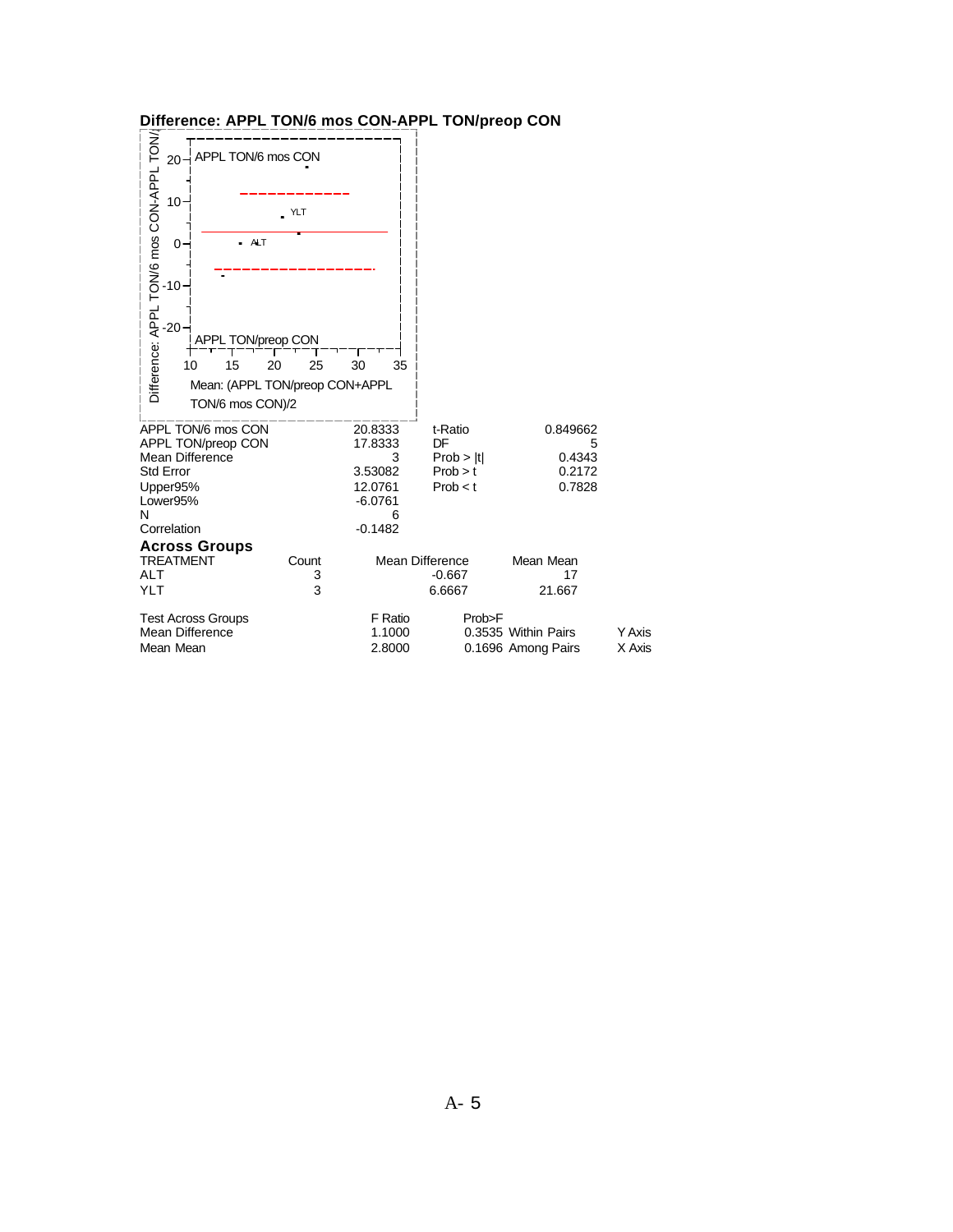| Malcheu Falls<br>Difference: 6 WKS TX-CON-TX-CON BASELINE                                                                                     |                                                                               |                                                          |                                                     |                         |
|-----------------------------------------------------------------------------------------------------------------------------------------------|-------------------------------------------------------------------------------|----------------------------------------------------------|-----------------------------------------------------|-------------------------|
| 6 WKS TX-CON                                                                                                                                  |                                                                               |                                                          |                                                     |                         |
| $10 -$                                                                                                                                        | ÆТ<br>$\mathcal{M}$                                                           |                                                          |                                                     |                         |
| PARTIZOV-XL-NOV-XL-NOV-XL-NOV-20 30 30 30 30 30 30 40<br>TX-CON BASELINE<br>$-15$<br>$-10$<br>$-5$<br>$-20$<br>Mean: (TX-CON BASELINE+6 WKS   | 5<br>0                                                                        | 10<br>15                                                 |                                                     |                         |
| TX-CON)/2<br>6 WKS TX-CON<br><b>TX-CON BASELINE</b><br><b>Mean Difference</b><br><b>Std Error</b><br>Upper95%<br>Lower95%<br>N<br>Correlation | $-1.5$<br>2.66667<br>$-4.1667$<br>1.4004<br>$-0.5669$<br>$-7.7664$<br>0.53987 | t-Ratio<br>DF<br>Prob >  t <br>Prob > t<br>Prob < t<br>6 | $-2.97535$<br>5<br>0.0310<br>0.9845<br>0.0155       |                         |
| <b>Across Groups</b><br><b>TREATMENT</b><br><b>ALT</b><br>YLT                                                                                 | Count<br>3<br>3                                                               | <b>Mean Difference</b>                                   | Mean Mean<br>$-1.833$<br>$-3.667$<br>$-4.667$<br>3  |                         |
| <b>Test Across Groups</b><br>Mean Difference<br>Mean Mean                                                                                     |                                                                               | F Ratio<br>0.1047<br>12.0143                             | Prob>F<br>0.7625 Within Pairs<br>0.0257 Among Pairs | <b>Y</b> Axis<br>X Axis |

## **Matched Pairs**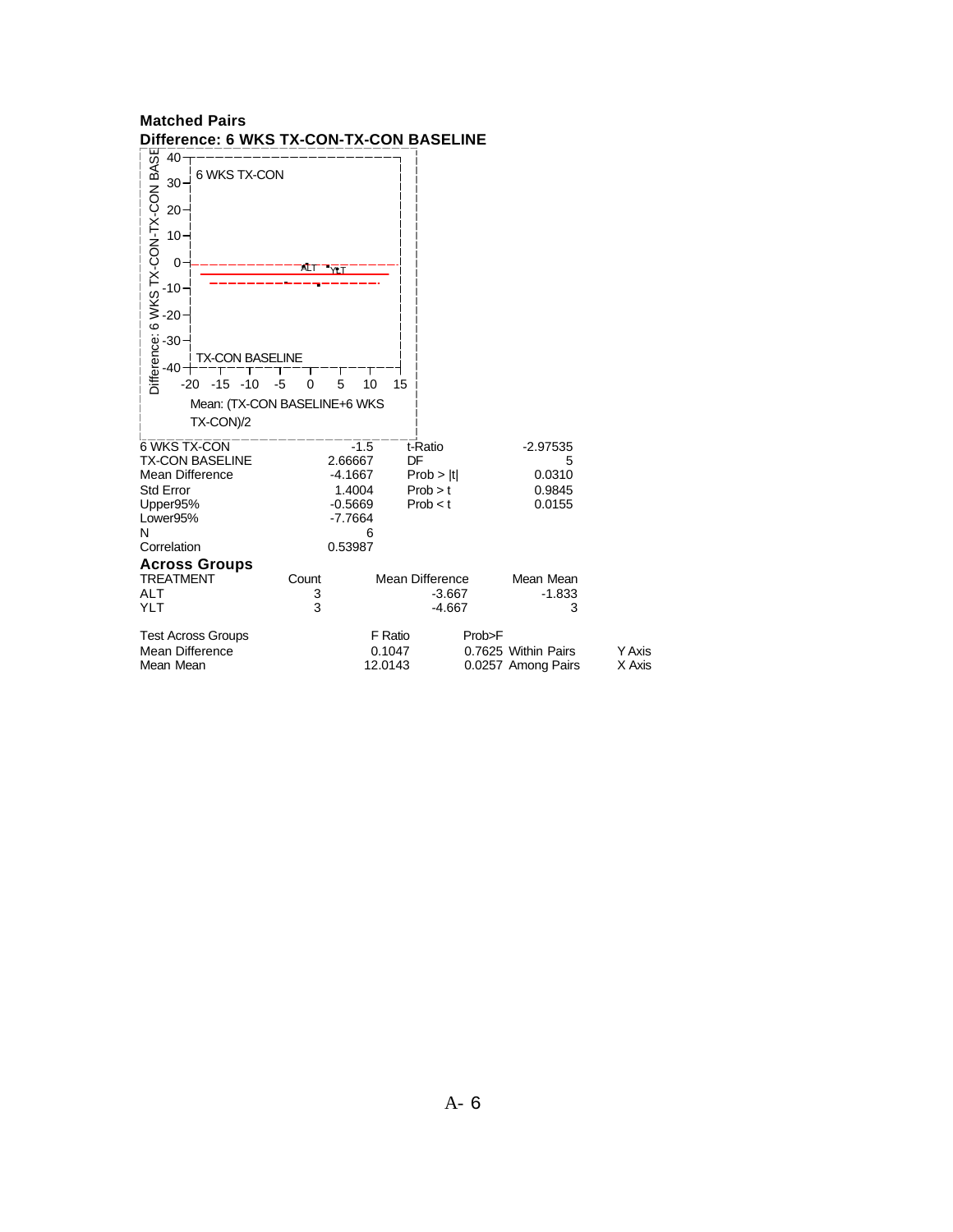|                                        | Difference: 6 MOS TX-CON-TX-CON BASELINE         |                              |                        |                     |               |
|----------------------------------------|--------------------------------------------------|------------------------------|------------------------|---------------------|---------------|
|                                        | 6 MOS TX-CON                                     |                              |                        |                     |               |
|                                        |                                                  |                              |                        |                     |               |
|                                        |                                                  | <b>ALT</b><br>$\blacksquare$ |                        |                     |               |
|                                        | YLT                                              |                              |                        |                     |               |
|                                        |                                                  |                              |                        |                     |               |
|                                        | TX-CON BASELINE                                  |                              |                        |                     |               |
| $-15$<br>$-20$                         | $-10$<br>-5<br>0<br>Mean: (TX-CON BASELINE+6 MOS | 5<br>10                      | 15                     |                     |               |
| TX-CON)/2                              |                                                  |                              |                        |                     |               |
| 6 MOS TX-CON<br><b>TX-CON BASELINE</b> |                                                  | $-0.8333$<br>2.66667         | t-Ratio<br>DF          | $-0.70687$<br>5     |               |
| <b>Mean Difference</b>                 |                                                  | $-3.5$                       | Prob >  t              | 0.5112              |               |
| <b>Std Error</b><br>Upper95%           |                                                  | 4.95143<br>9.22787           | Prob > t<br>Prob < t   | 0.7444<br>0.2556    |               |
| Lower95%                               |                                                  | $-16.228$                    |                        |                     |               |
| N                                      |                                                  | 6                            |                        |                     |               |
| Correlation<br><b>Across Groups</b>    |                                                  | $-0.4769$                    |                        |                     |               |
| <b>TREATMENT</b>                       | Count                                            |                              | <b>Mean Difference</b> | Mean Mean           |               |
| <b>ALT</b>                             | 3                                                |                              | 3                      | 1.5                 |               |
| <b>YLT</b>                             | 3                                                |                              | $-10$                  | 0.3333              |               |
| <b>Test Across Groups</b>              |                                                  |                              | F Ratio<br>Prob>F      |                     |               |
| <b>Mean Difference</b>                 |                                                  |                              | 2.1037                 | 0.2206 Within Pairs | <b>Y Axis</b> |
| Mean Mean                              |                                                  | 0.0762                       |                        | 0.7962 Among Pairs  | X Axis        |

#### **Difference: 6 MOS TX-CON-TX-CON BASELINE**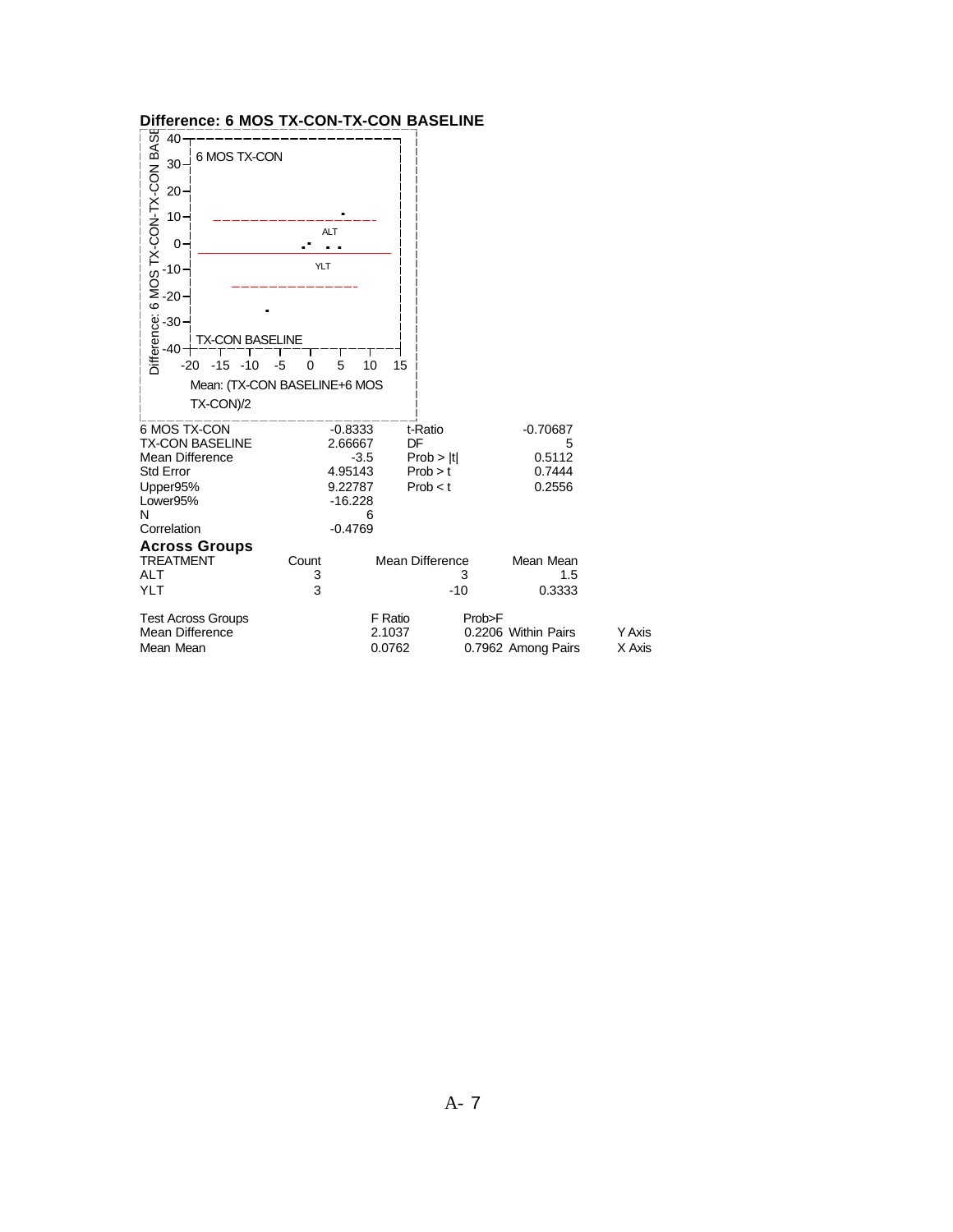## **APPENDIX B. ARVO 2000 Abstract and Slides**

DIODE PUMPED FREQUENCY DOUBLED ND: YAG LASER VS ARGON GREEN IN EXPERIMENTAL RETINAL LESIONS  $(($  W.G. Stinson,  $^{1}$  D. Husain,  $^{1}$  M. Saleeb,  $^{1}$  B Skutnik<sup>2</sup>)) Massachusetts Eye and Ear Infirmary, Harvard Medical School, Boston, MA<sup>1</sup>, Fiberoptic Fabrications, Inc. East Longmeadow,  $MA<sup>2</sup>$ 

**Purpose:** To study and compare the clinical, angiographic, and histologic effects of a Diode pumped frequency doubled Nd: YAG (FDYAG) laser  $(\lambda = 532 \text{ nm})$  with an Argon green laser ( $\lambda$ =514 nm) in a rabbit model.

**Methods:** Standardized laser bums of 0.1 second duration and 100 μm spot size were produced in 5 Dutch Belted rabbit eyes with both lasers varying power settings between 50 and 400 milliwatts to establish thresholds for the clinical endpomts of mild retinal blanching and breaking Bruch's Membrane. Comparable spots were placed with both lasers in a single fundus to control for variations in pigmentation. Treatment spots were compared acutely, and out to four weeks with fundus photography, angiography, and histology.

**Results:** The FDYAG laser produced comparable lesions to the argon green laser with slightly lower thresholds for creating both a visible retinal lesion (FDYAG =  $57.5$  mW vs. Argon green = 60 mW) and for breaking Bruch's Membrane (FDYAG = 259 mW) vs. Argon green  $= 280$  Mw).

**Conclusions:** The FDYAG laser produces fundus lesions which are clinically, angiographically, and histologically similar to the Argon green laser with slightly lower power requirements.

Support: SBTTR Grant AF41624-97-C-9000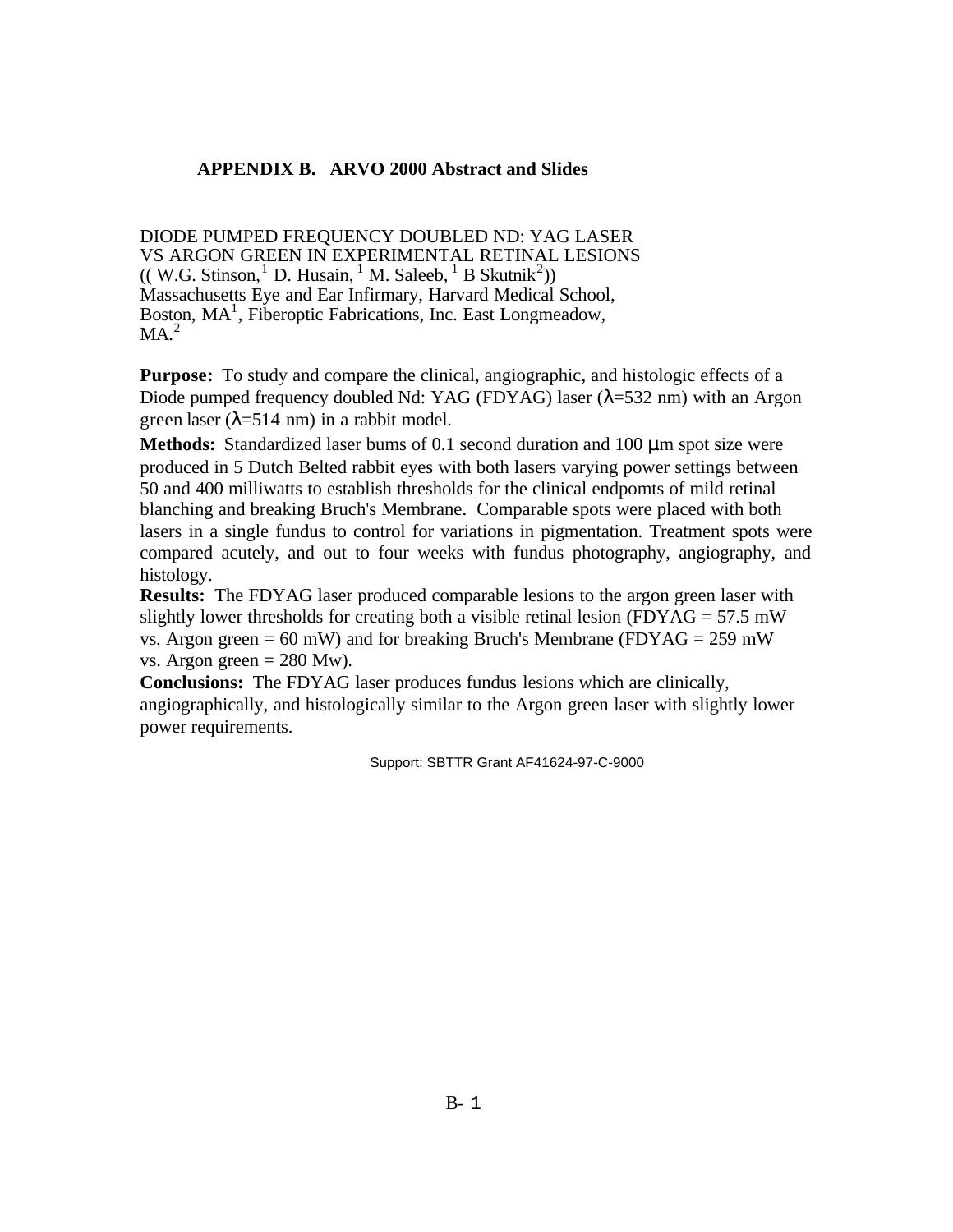# **Background**

A solid state, diode pumped, continuous wave, frequency doubled Nd:YAG (FDYAG) laser offers increased portability with simpler power and cooling requirements than an argon laser.

Early reports in the literature used pulsed FDYAGs. <sup>1,2</sup> Scant data exists on the comparative effects of a cw FDYAG laser. 3,4 Though the output wavelength is similar to argon green, we hypothesized that some clinical or angiographic differences may exist.

> ARVO 2000 Presentation Fiber Optic Fabrications, Inc., 515 Shaker Road, East Longmeadow, MA 01028

Diode-Pumped Freq.-Doubled YAG Laser for Glaucoma and Retinal Treatments

# **Purpose**

To study and compare the clinical, angiographic, and histologic effects of an FDYAG laser  $(\lambda = 532 \text{ nm})$ with an argon green laser ( $\lambda$  = 514 nm) in a rabbit model.

Animals were used in accordance with the ARVO resolution on the use of animals in reasearch.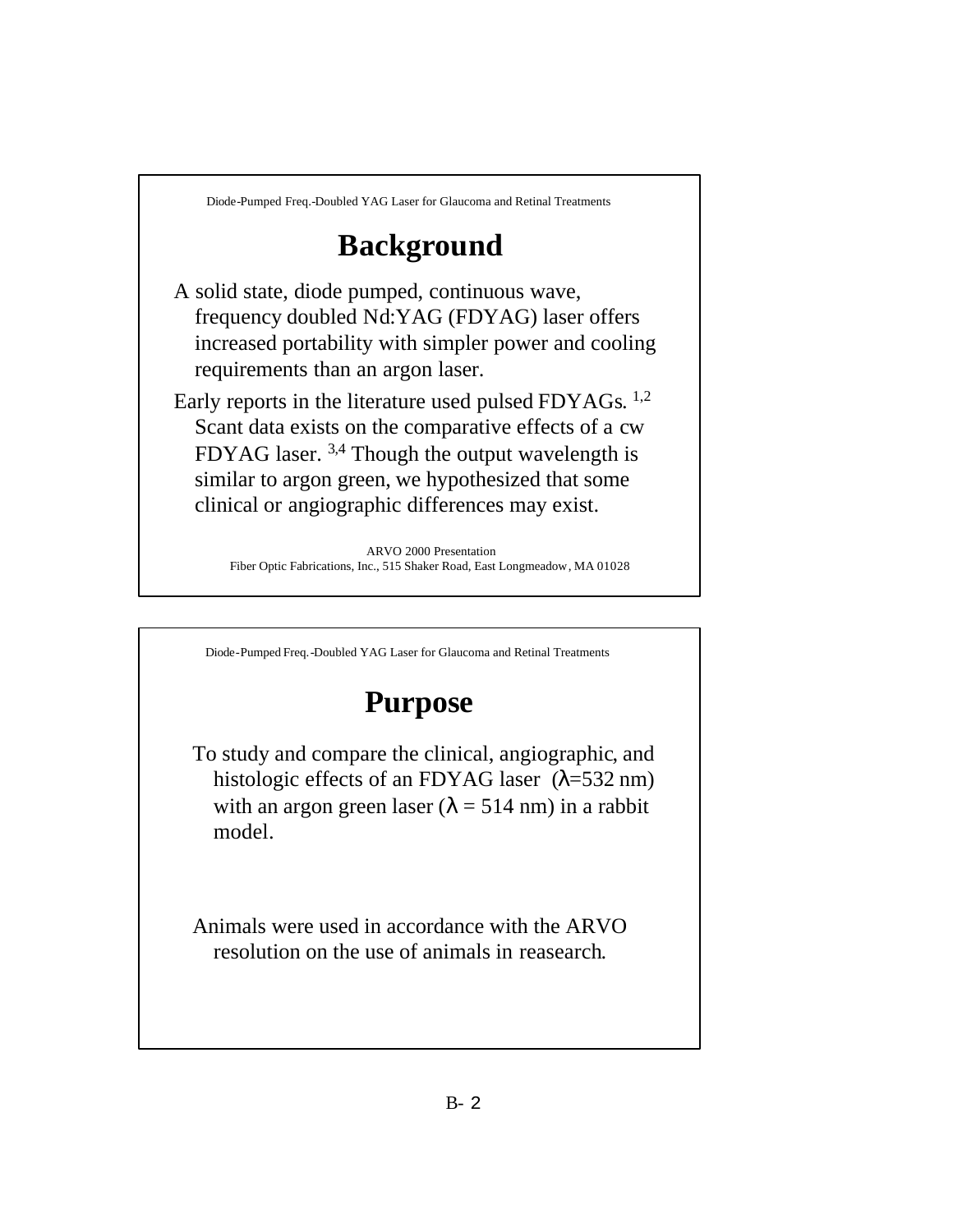## **Methods**

Standardized laser burns of 0.1 second duration and 100 μ spot size were produced in 5 Dutch Belted rabbit eyes with both lasers varying application power between 50mW and 400mW to establish thresholds for the clinical endpoints of mild retinal blanching and breaking Bruch's membrane.

Comparable spots were placed with both lasers in a single eye to control for pigmentation variability.

Treatment spots were compared acutely, and weekly out to four weeks with fundus photography, fluorescein angiography, and histology.

Diode-Pumped Freq.-Doubled YAG Laser for Glaucoma and Retinal Treatments

# Laser Sources

Ceralase solid state FDYAG laser manufactured by Ceramoptic, Inc. (East Longmeadow, MA) coupled through Haag Streitt laser couple and slit lamp (Bern, Switzerland). Coherent Argon laser model 920 (Santa Clara, CA).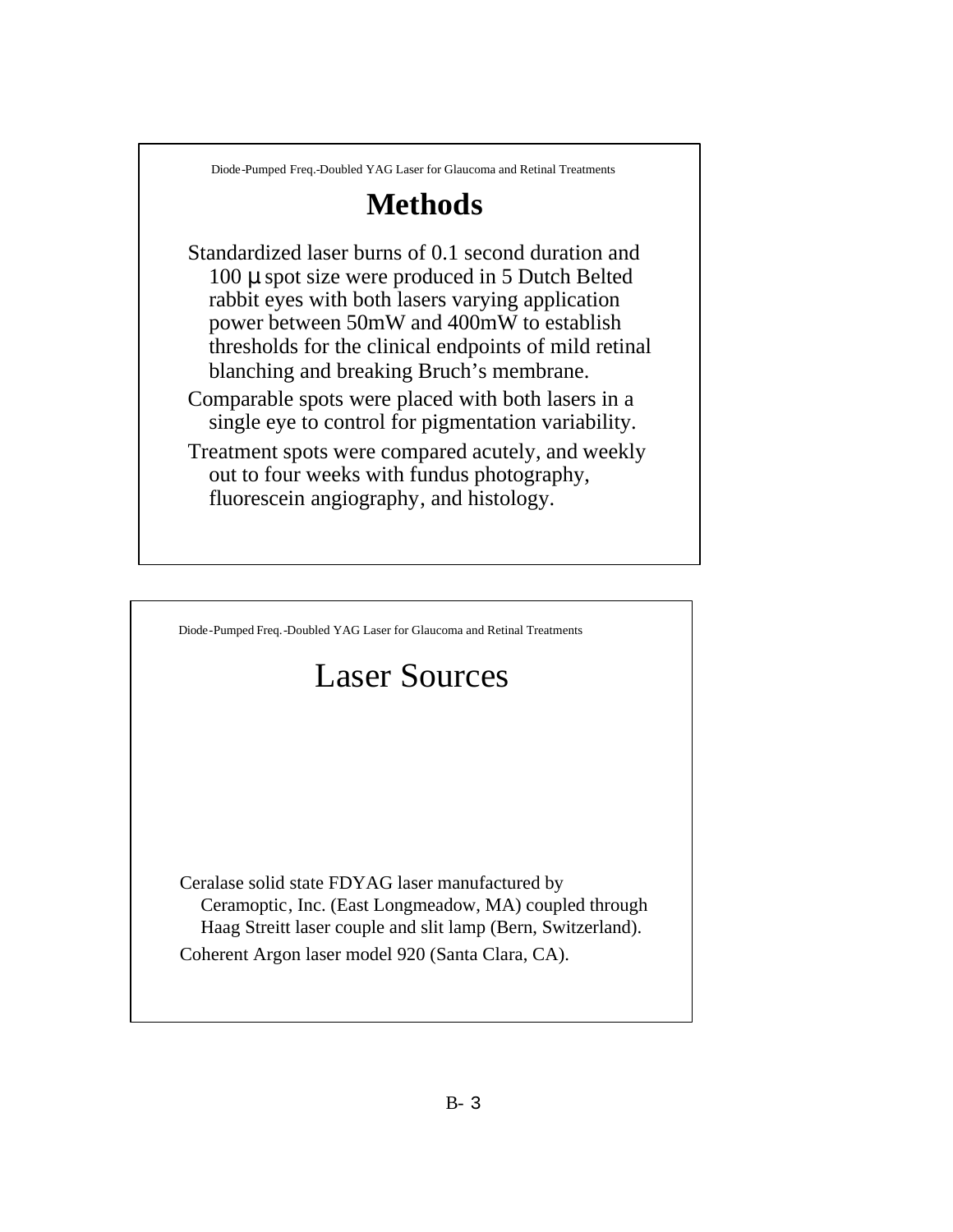

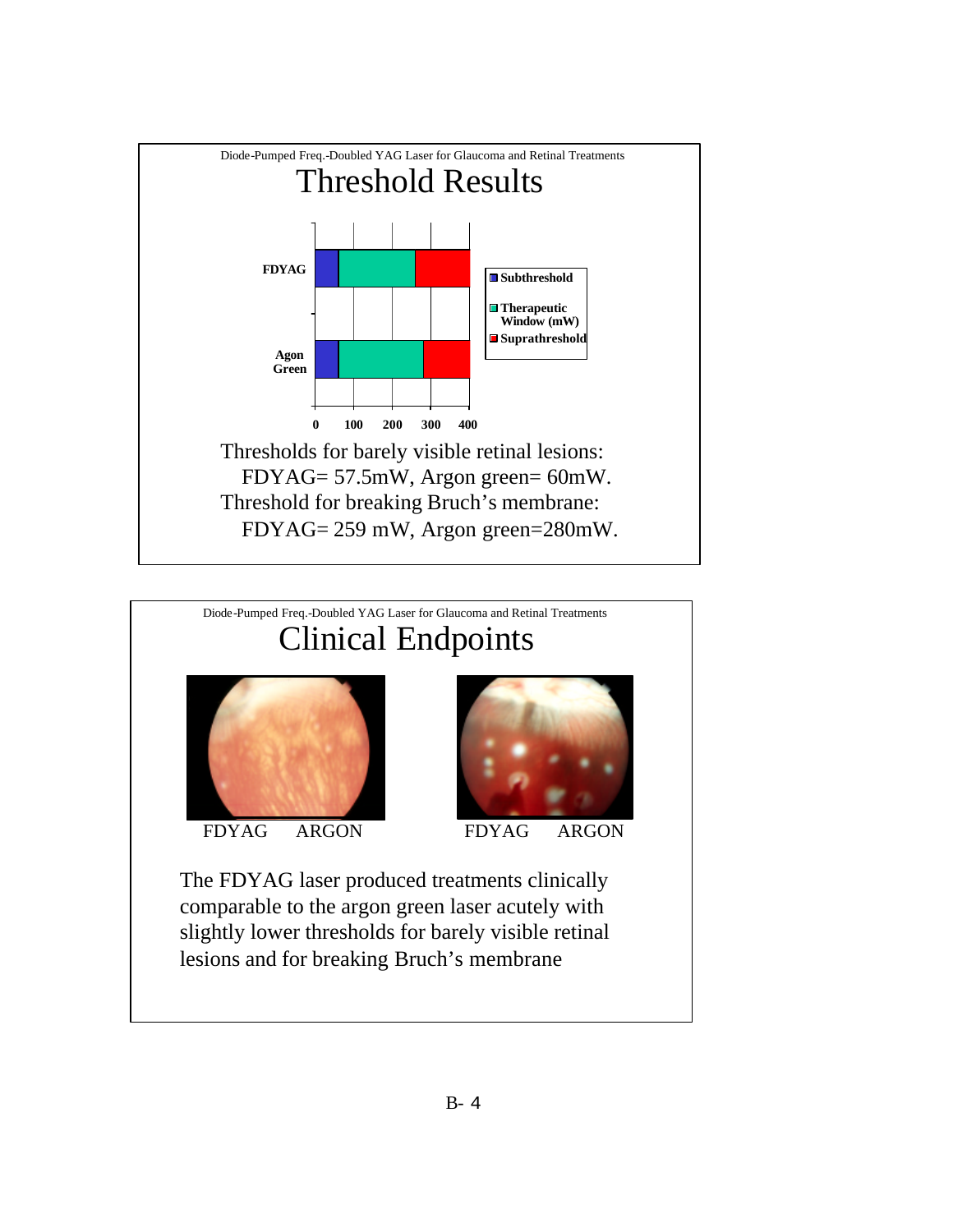

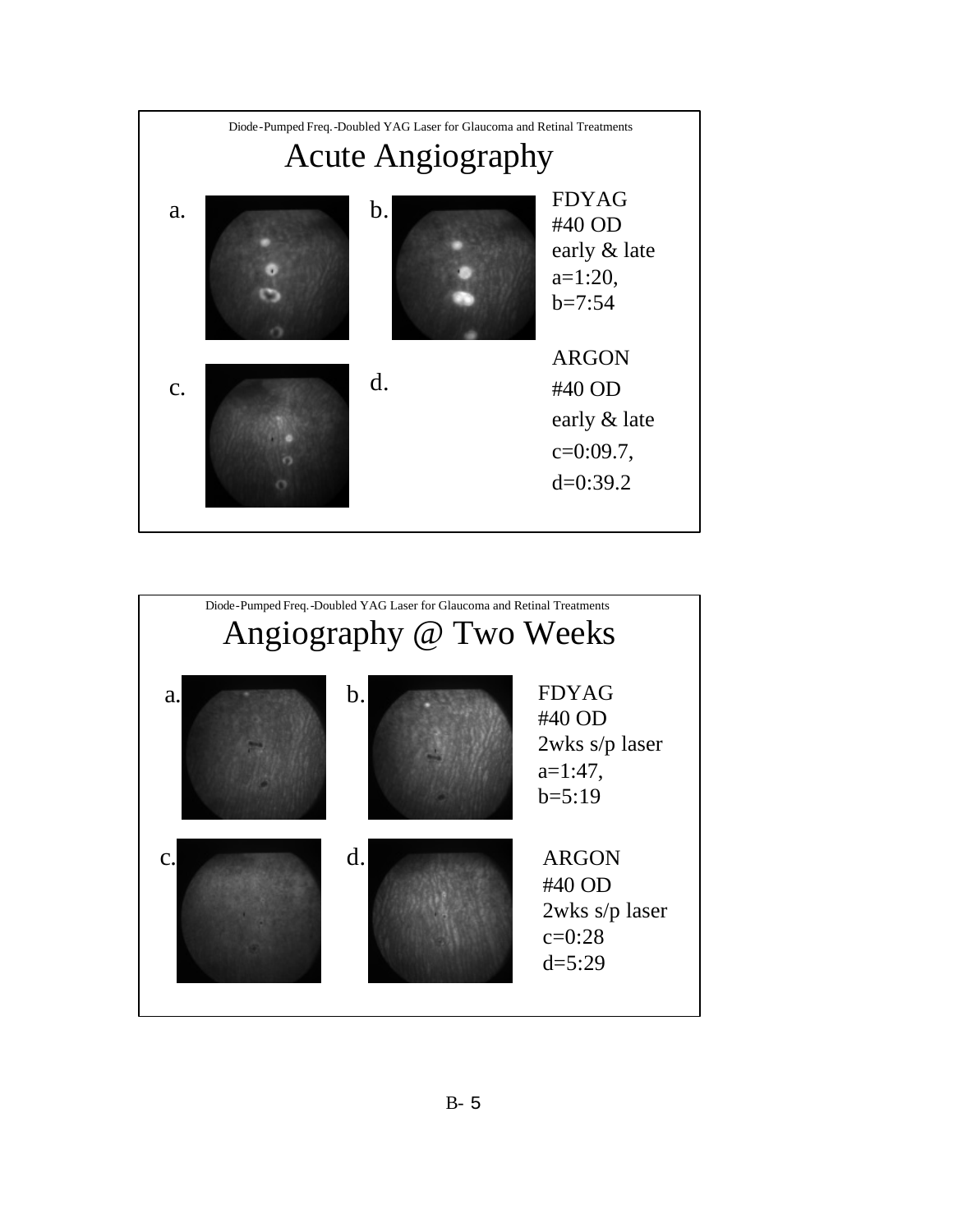# Histology

Histology of the FDYAG laser and argon green laser treatments showed coagulative necrosis of the outer retina, RPE, and choroid.

Diode-Pumped Freq.-Doubled YAG Laser for Glaucoma and Retinal Treatments

## **Discussion**

The threshold data for given clinical endpoints differed between the two lasers. The 532nm wavelength is more strongly absorbed by hemoglobin than 514nm. In the rabbit fundus (with relatively little RPE melanin) hemoglobin in the choriocapillaris may be a significant chromophore, lowering the thresholds.

Increased uptake by 532 nm output may be an aide in treating vascular lesions, but may reduce its efficacy when treating through hemorrhage.